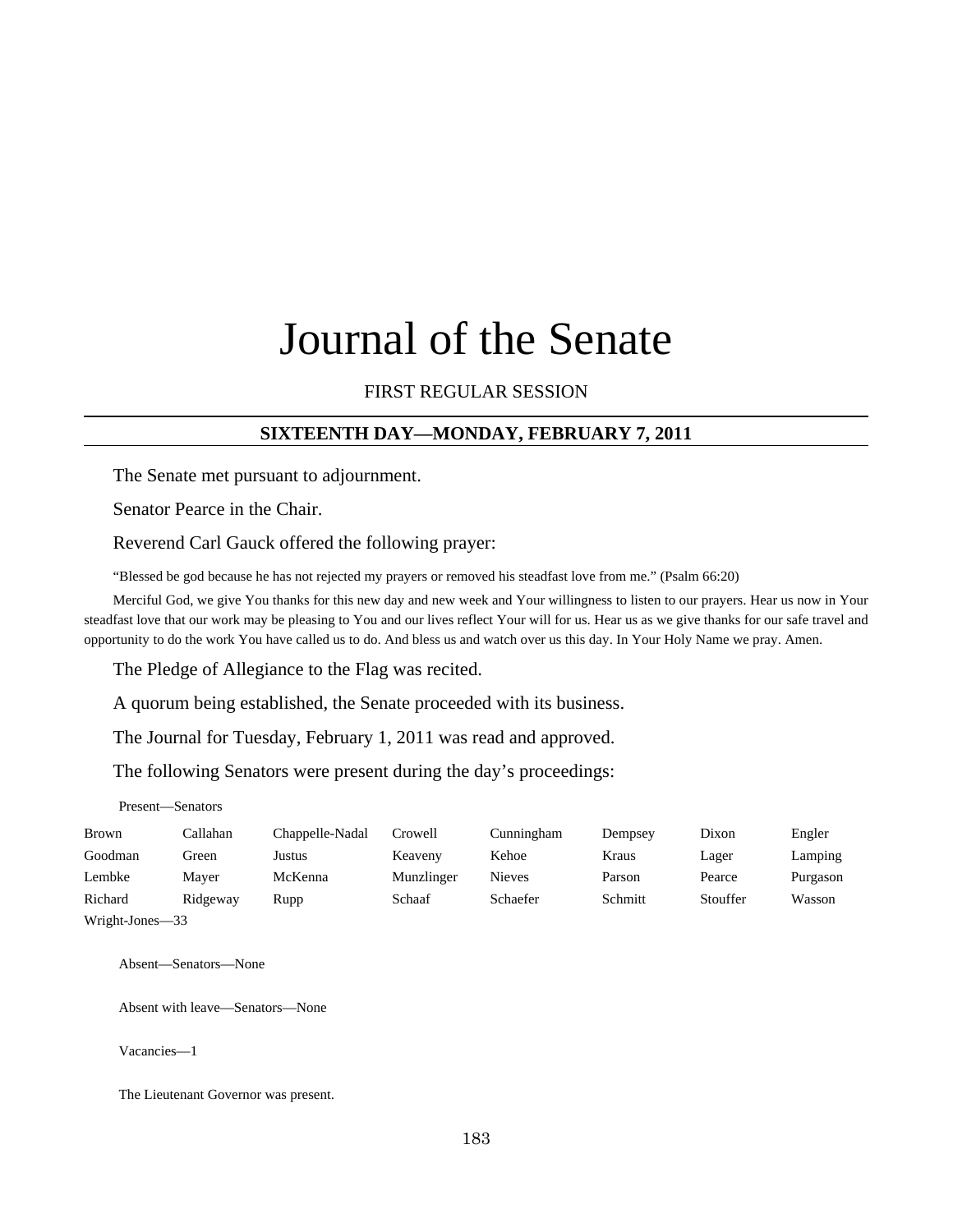## **RESOLUTIONS**

Senator Schaefer offered Senate Resolution No. 180, regarding the Fiftieth Wedding Anniversary of Mr. and Mrs. Carroll Dean Roberts, Columbia, which was adopted.

Senator Mayer offered Senate Resolution No. 181, regarding D & S Drug and Soda Fountain, Dexter, which was adopted.

Senator Mayer offered Senate Resolution No. 182, regarding Holden Pallet, Inc., Dexter, which was adopted.

Senator Mayer offered Senate Resolution No. 183, regarding Heartland Furniture & Appliance Sales & Leasing, LLC, Dexter, which was adopted.

Senator Mayer offered Senate Resolution No. 184, regarding the Dexter Bearcat Booster Club, which was adopted.

Senator Mayer offered Senate Resolution No. 185, regarding Mary Ruth Boone, which was adopted.

Senator Parson offered Senate Resolution No. 186, regarding the Fiftieth Wedding Anniversary of Mr. and Mrs. Bernard Newton, Sedalia, which was adopted.

Senator Kehoe offered Senate Resolution No. 187, regarding the Eightieth Birthday of Helen Scherr, Jefferson City, which was adopted.

Senator Kehoe offered Senate Resolution No. 188, regarding Barbara Graham, Jefferson City, which was adopted.

Senator Kehoe offered Senate Resolution No. 189, regarding Thomas H. Holt, Jefferson City, which was adopted.

Senator Nieves offered Senate Resolution No. 190, regarding the One Hundredth Birthday of Raphael "Ray" Donner, St. Clair, which was adopted.

Senator Lembke offered Senate Resolution No. 191, regarding Thomas P. O'Driscoll, Saint Louis, which was adopted.

Senator Nieves offered Senate Resolution No. 192, regarding Sabrina Dawn Reed, Wildwood, which was adopted.

Senator Munzlinger offered Senate Resolution No. 193, regarding the Missouri Farm Bureau, which was adopted.

Senator Munzlinger offered Senate Resolution No. 194, regarding Stephen W. Hendren, Hannibal, which was adopted.

Senator Schmitt offered Senate Resolution No. 195, regarding Christian Family Services, Inc., Webster Groves, which was adopted.

Senator Schmitt offered Senate Resolution No. 196, regarding Dave Sanders, Webster Groves, which was adopted.

Senator Schmitt offered Senate Resolution No. 197, regarding Embroider the Occasion, Webster Groves, which was adopted.

Senator Schmitt offered Senate Resolution No. 198, regarding Andy Jones, Webster Groves, which was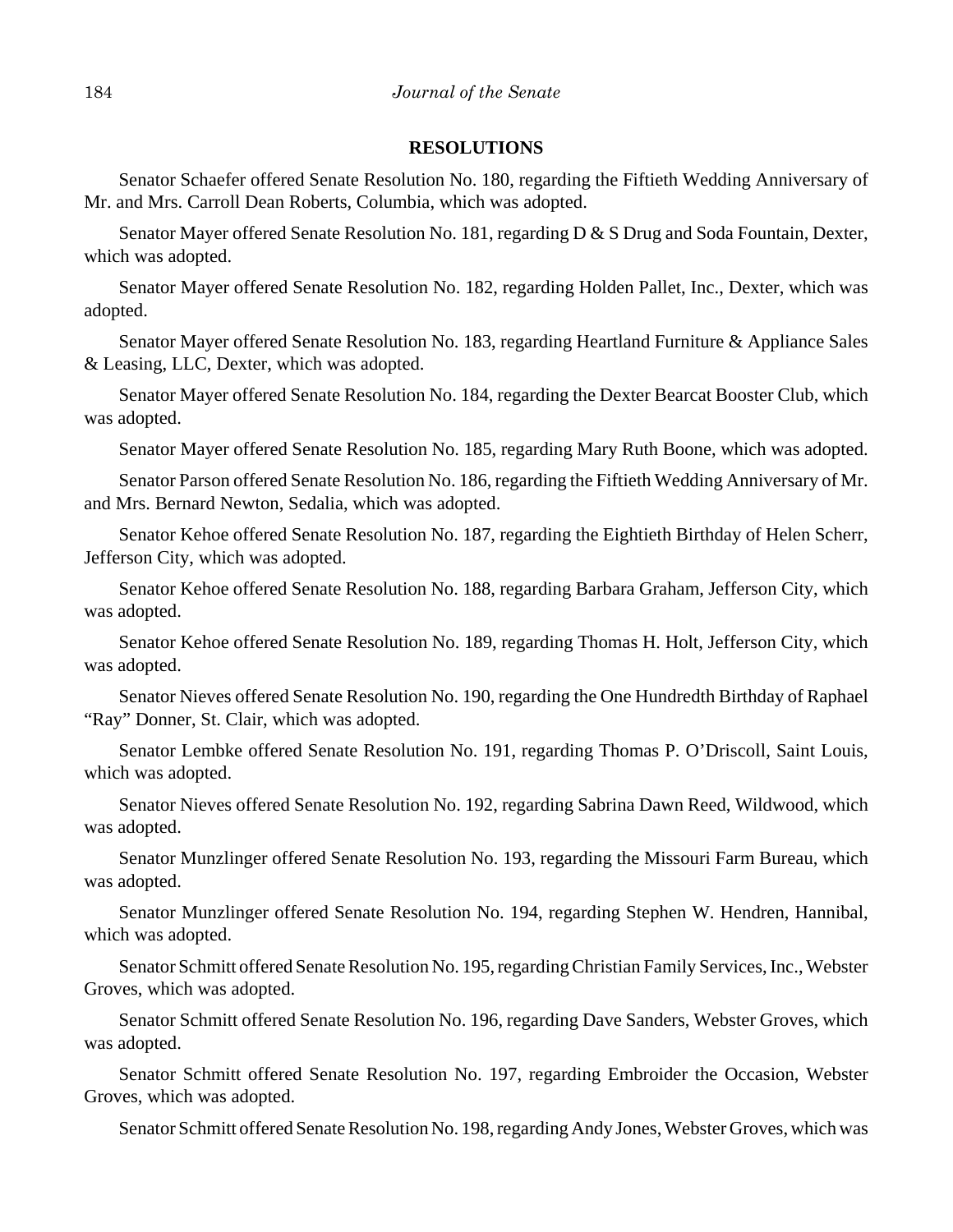adopted.

Senator Munzlinger offered Senate Resolution No. 199, regarding the Ninetieth Birthday of Mary Louise Baxter, Memphis, which was adopted.

Senator Munzlinger offered Senate Resolution No. 200, regarding Kathryn A. Coon, Bethel, which was adopted.

Senator Mayer offered Senate Resolution No. 201, regarding Caleb Earl Johns, Dudley, which was adopted.

Senator Ridgeway offered Senate Resolution No. 202, regarding the city of Gladstone and the Friends of Atkins-Johnson, which was adopted.

Senator Brown offered Senate Resolution No. 203, regarding Sergeant Joe Feick, Fort Leonard Wood, which was adopted.

Senator Purgason offered Senate Resolution No. 204, regarding Faith Masterson, Huggins, which was adopted.

Senator Purgason offered Senate Resolution No. 205, regarding Kayla L. Wells, Cabool, which was adopted.

Senator Engler offered Senate Resolution No. 206, regarding Modern Woodmen Club 4911-1, Ellington, which was adopted.

## **INTRODUCTION OF BILLS**

The following Bills were read the 1st time and ordered printed:

**SB 213**–By Schaefer.

An Act to repeal sections 475.060 and 475.061, RSMo, and to enact in lieu thereof twenty-six new sections relating to guardianship.

**SB 214**–By Schaaf.

An Act to amend chapter 431, RSMo, by adding thereto one new section relating to restrictive physician employment covenants.

**SB 215**–By Schaaf.

An Act to amend chapter 376, RSMo, by adding thereto one new section relating to prompt credentialing act.

**SB 216**–By Schaaf.

An Act to amend chapter 167, RSMo, by adding thereto one new section relating to student athlete brain injuries.

**SB 217**–By Richard and Schmitt.

An Act to amend chapter 144, RSMo, by adding thereto one new section relating to tax incentives for data storage centers.

#### **SB 218**–By Wasson.

An Act to repeal section 478.170, RSMo, and to enact in lieu thereof four new sections relating to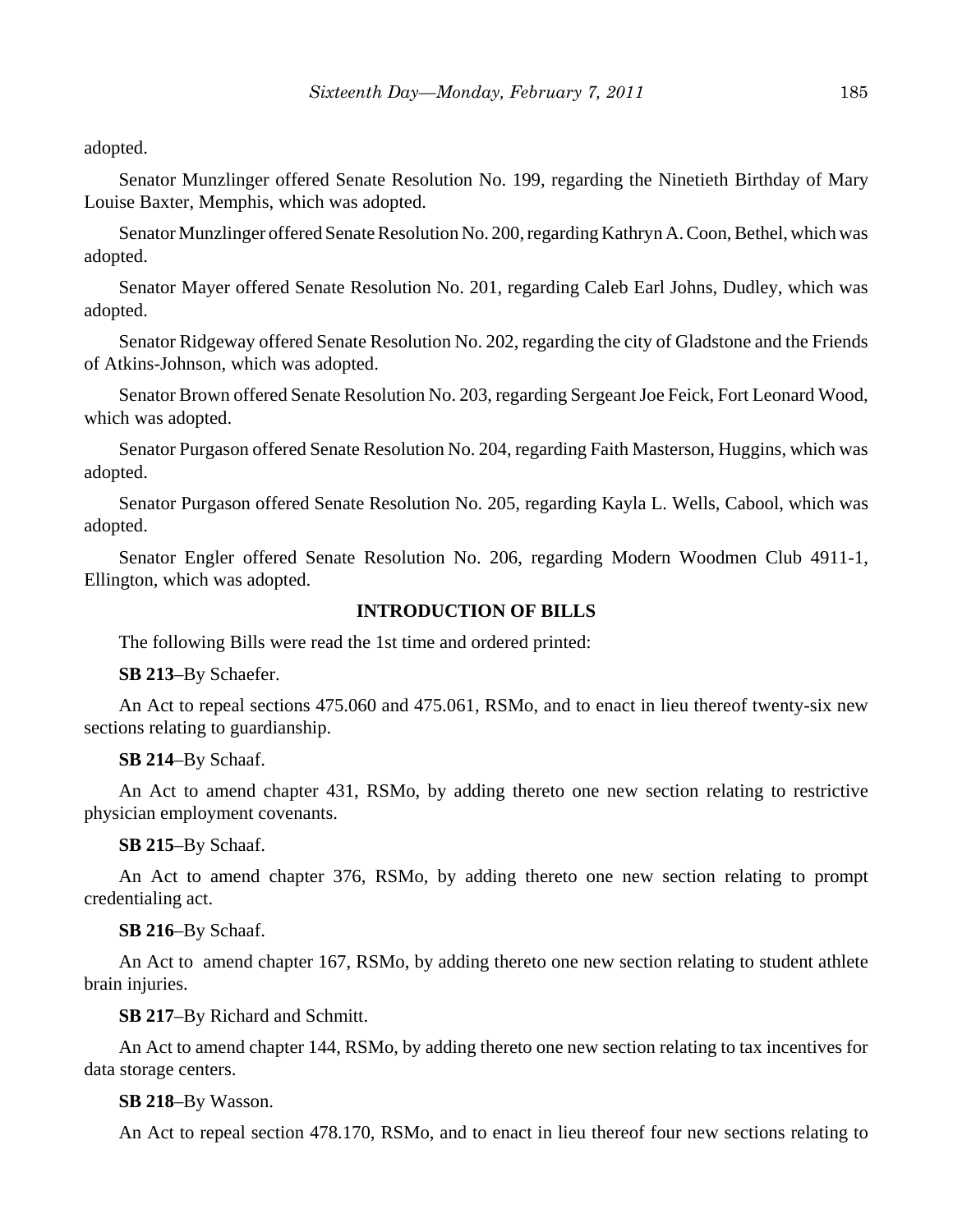judicial circuits.

**SB 219**–By Wasson.

An Act to repeal section 362.111, RSMo, and to enact in lieu thereof one new section relating to international transactions.

**SB 220**–By Wasson.

An Act to repeal section 429.015, RSMo, and to enact in lieu thereof one new section relating to liens for architects, professional engineers, land surveyors, and landscape architects.

**SB 221**–By Cunningham.

An Act to repeal sections 213.111 and 287.780, RSMo, and to enact in lieu thereof two new sections relating to damages in discrimination cases.

**SB 222**–By Cunningham.

An Act to repeal sections 294.021, 294.022, 294.024, 294.027, 294.030, 294.040, 294.045, 294.051, 294.054, 294.060, 294.070, 294.080, 294.090, and 294.100, RSMo, and to enact in lieu thereof two new sections relating to child labor.

**SB 223**–By Mayer.

An Act to repeal section 181.060, RSMo, and to enact in lieu thereof two new sections relating to public library district sales taxes.

**SB 224**–By Stouffer.

An Act to amend chapter 67, RSMo, by adding thereto one new section relating to property tax relief for the alleviation of blight in certain counties.

## **REPORTS OF STANDING COMMITTEES**

President Pro Tem Mayer assumed the Chair.

Senator Dempsey, Chairman of the Committee on Rules, Joint Rules, Resolutions and Ethics, submitted the following reports:

Mr. President: Your Committee on Rules, Joint Rules, Resolutions and Ethics, to which was referred **SCS** for **SB 11**, begs leave to report that it has examined the same and finds that the bill has been truly perfected and that the printed copies furnished the Senators are correct.

Also,

Mr. President: Your Committee on Rules, Joint Rules, Resolutions and Ethics, to which was referred **SCR 1**, begs leave to report that it has examined the same and finds that the concurrent resolution has been duly enrolled and that the printed copies furnished the Senators are correct.

## **SIGNING OF CONCURRENT RESOLUTIONS**

The President Pro Tem announced that all other business would be suspended and **SCR 1**, having passed both branches of the General Assembly, would be read at length by the Secretary, and if no objections be made, the concurrent resolution would be signed by the President Pro Tem to the end that it may become law. No objections being made, the concurrent resolution was so read by the Secretary and signed by the President Pro Tem.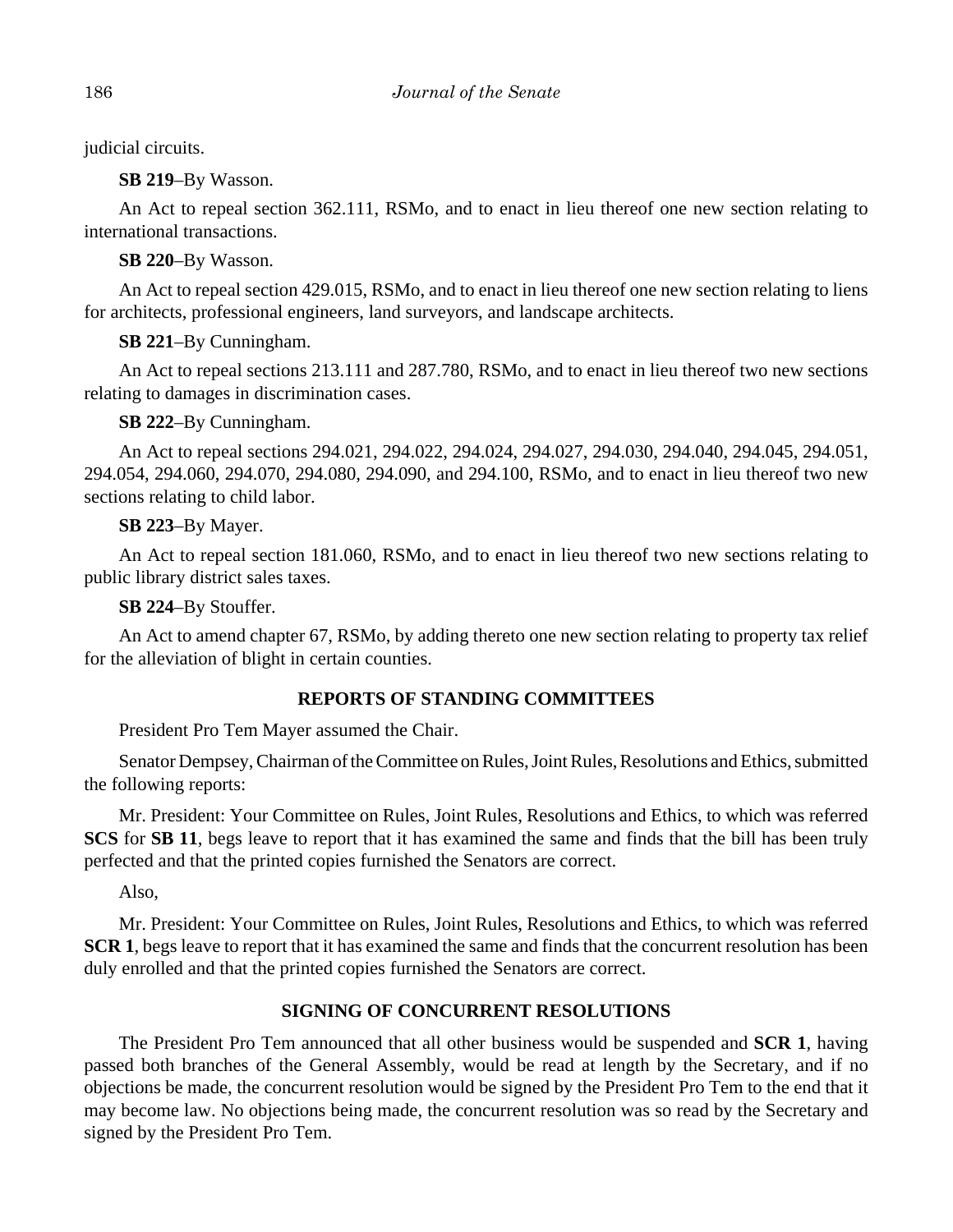## **CONCURRENT RESOLUTIONS DELIVERED TO THE GOVERNOR**

**SCR 1**, after having been duly signed by the Speaker of the House of Representatives in open session, was delivered to the Governor by the Secretary of the Senate.

Senator Pearce assumed the Chair.

## **MESSAGES FROM THE GOVERNOR**

The following messages were received from the Governor, reading of which was waived:

GOVERNOR OF MISSOURI JEFFERSON CITY 65102 February 3, 2011

To the Senate of the 96th General Assembly of the State of Missouri:

I have the honor to transmit to you herewith for your advice and consent the following appointment:

Bassem F. Armaly, 1711 Line Avenue, Rolla, Phelps County, Missouri 65401, as a member of the Board of Boiler and Pressure Vessel Rules, for a term ending September 28, 2010, and until his successor is duly appointed and qualified; vice, Bassem F. Armaly, withdrawn.

> Respectfully submitted, Jeremiah W. (Jay) Nixon Governor

Also,

#### GOVERNOR OF MISSOURI JEFFERSON CITY 65102 February 3, 2011

To the Senate of the 96th General Assembly of the State of Missouri:

I have the honor to transmit to you herewith for your advice and consent the following appointment:

Charlie Ausfahl, Democrat, 7165 S. Silver Drive, Fulton, Callaway County, Missouri 65251, as a member of the State Soil and Water District Commission, for a term ending August 15, 2012, and until his successor is duly appointed and qualified; vice, Charlie Ausfahl, withdrawn.

> Respectfully submitted, Jeremiah W. (Jay) Nixon Governor

Also,

#### GOVERNOR OF MISSOURI JEFFERSON CITY 65102

#### February 3, 2011

To the Senate of the 96th General Assembly of the State of Missouri:

I have the honor to transmit to you herewith for your advice and consent the following appointment:

Virginia A. Beatty, 6736 State Road UU, Fulton, Callaway County, Missouri 65251, as a member of the Organ Donation Advisory Committee, for a term ending January 1, 2015, and until her successor is duly appointed and qualified; vice, Virginia A. Beatty, withdrawn.

> Respectfully submitted, Jeremiah W. (Jay) Nixon Governor

Also,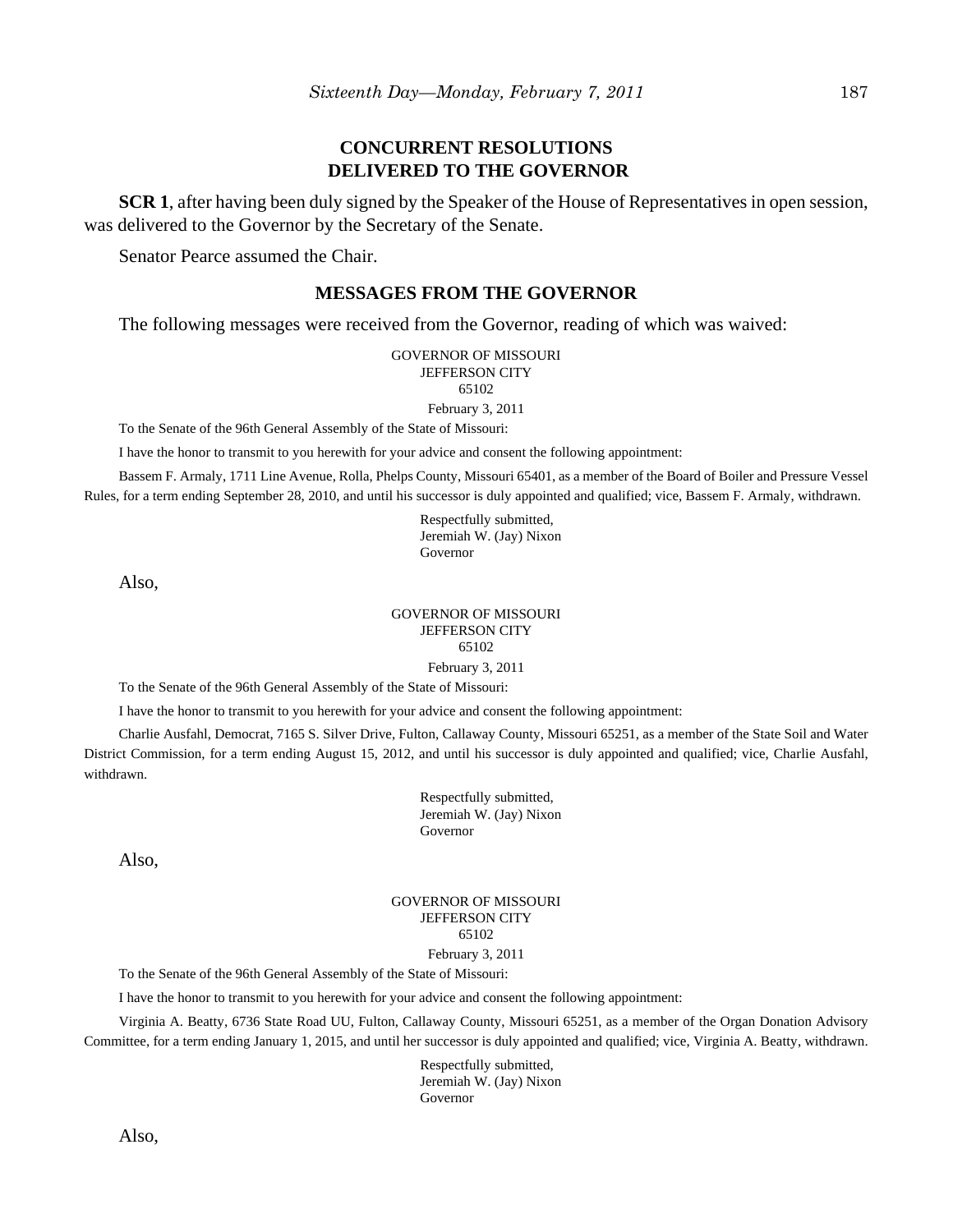#### GOVERNOR OF MISSOURI JEFFERSON CITY 65102 February 3, 2011

To the Senate of the 96th General Assembly of the State of Missouri:

I have the honor to transmit to you herewith for your advice and consent the following appointment:

Michelle R. Bernth, Independent, 528 Queens Court Place, Saint Peters, Saint Charles County, Missouri 63376, as a member of the Air Conservation Commission, for a term ending October 13, 2013, and until her successor is duly appointed and qualified; vice, Michelle R. Bernth, withdrawn.

> Respectfully submitted, Jeremiah W. (Jay) Nixon Governor

Also,

#### GOVERNOR OF MISSOURI JEFFERSON CITY 65102 February 3, 2011

To the Senate of the 96th General Assembly of the State of Missouri:

I have the honor to transmit to you herewith for your advice and consent the following appointment:

Tamara Burlis, 1834 Hollow Tree Court, Chesterfield, Saint Louis County, Missouri 63017, as a member of the Advisory Commission for Physical Therapists, for a term ending October 1, 2013, and until her successor is duly appointed and qualified; vice, Tamara Burlis, withdrawn.

> Respectfully submitted, Jeremiah W. (Jay) Nixon Governor

Also,

#### GOVERNOR OF MISSOURI JEFFERSON CITY 65102 February 3, 2011

To the Senate of the 96th General Assembly of the State of Missouri:

I have the honor to transmit to you herewith for your advice and consent the following appointment:

Archie Camden, 322 Rue Terre Bonne, Bonne Terre, St. Francois County, Missouri 63628, as a member of the State Board of Embalmers and Funeral Directors, for a term ending September 1, 2011, and until his successor is duly appointed and qualified; vice, Archie Camden, withdrawn.

> Respectfully submitted, Jeremiah W. (Jay) Nixon Governor

Also,

GOVERNOR OF MISSOURI JEFFERSON CITY 65102 February 3, 2011

To the Senate of the 96th General Assembly of the State of Missouri:

I have the honor to transmit to you herewith for your advice and consent the following appointment:

William Dalton, Democrat, 2336 East Glenwood, Springfield, Greene County, Missouri 65804, as a member of the State Environmental Improvement and Energy Resources Authority, for a term ending January 22, 2012, and until his successor is duly appointed and qualified;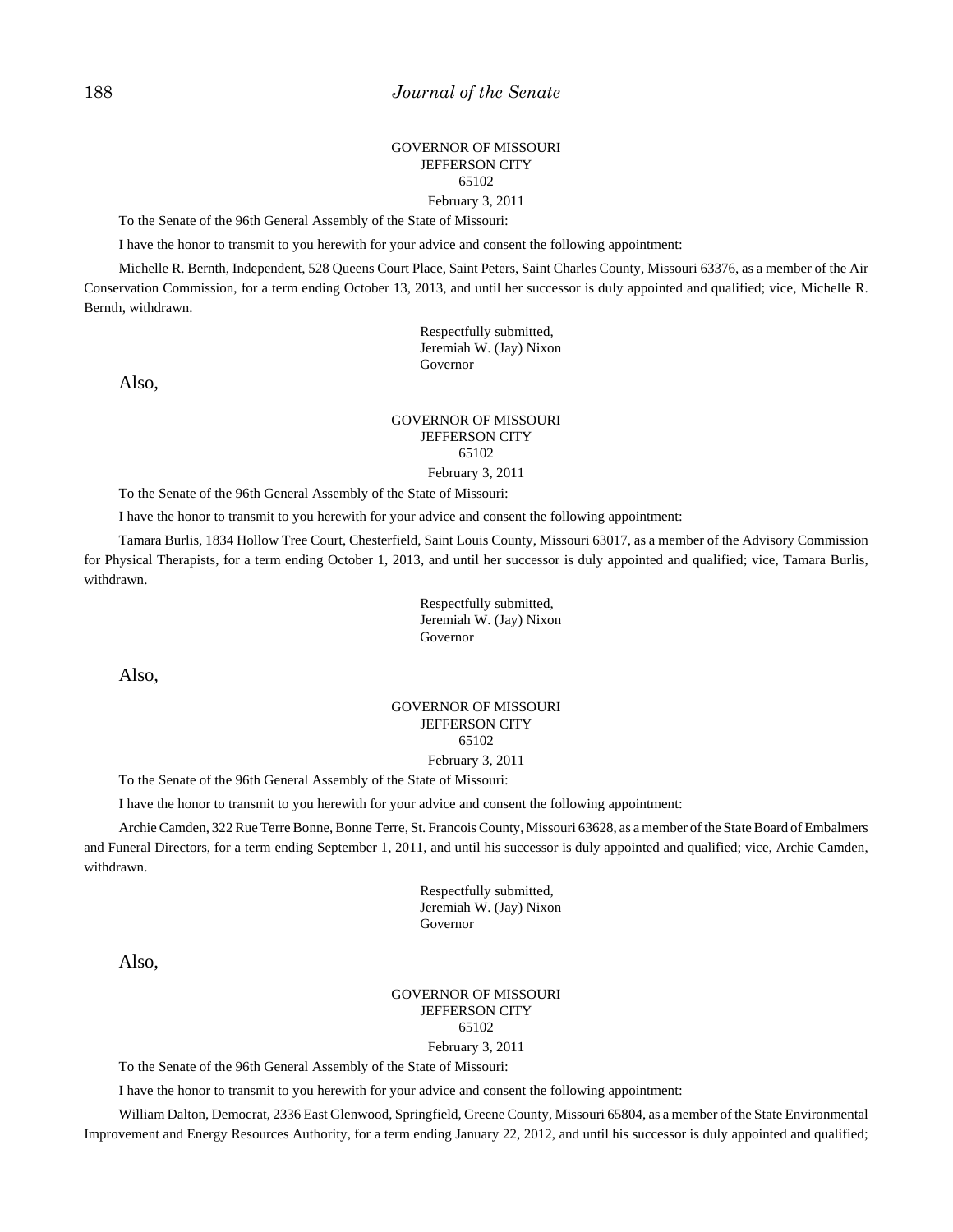vice, William Dalton, withdrawn.

Respectfully submitted, Jeremiah W. (Jay) Nixon Governor

Also,

#### GOVERNOR OF MISSOURI JEFFERSON CITY 65102 February 3, 2011

To the Senate of the 96th General Assembly of the State of Missouri:

I have the honor to transmit to you herewith for your advice and consent the following appointment:

Thomas Davis, 13308 East 93rd Street, Kansas City, Jackson County, Missouri 64138, as a member of the Behavior Analyst Advisory Board, for a term ending January 4, 2013, and until his successor is duly appointed and qualified; vice, Thomas Davis, withdrawn.

> Respectfully submitted, Jeremiah W. (Jay) Nixon Governor

Also,

## GOVERNOR OF MISSOURI JEFFERSON CITY 65102

February 3, 2011

To the Senate of the 96th General Assembly of the State of Missouri:

I have the honor to transmit to you herewith for your advice and consent the following appointment:

Deborah S. Fritz, 13544 Highway KK, Marshfield, Webster County, Missouri 65706, as a member of the Missouri State Board of Accountancy, for a term ending July 1, 2013, and until her successor is duly appointed and qualified; vice, Deborah S. Fritz, withdrawn.

> Respectfully submitted, Jeremiah W. (Jay) Nixon Governor

Also,

#### GOVERNOR OF MISSOURI JEFFERSON CITY 65102

February 3, 2011

To the Senate of the 96th General Assembly of the State of Missouri:

I have the honor to transmit to you herewith for your advice and consent the following appointment:

Christopher A. Gordon, 123 Couch Avenue, Kirkwood, Saint Louis County, Missouri 63122, as a member of the State Historical Records Advisory Board, for a term ending November 01, 2012, and until his successor is duly appointed and qualified; vice, Christopher A. Gordon, withdrawn.

> Respectfully submitted, Jeremiah W. (Jay) Nixon Governor

Also,

GOVERNOR OF MISSOURI JEFFERSON CITY 65102 February 3, 2011

To the Senate of the 96th General Assembly of the State of Missouri: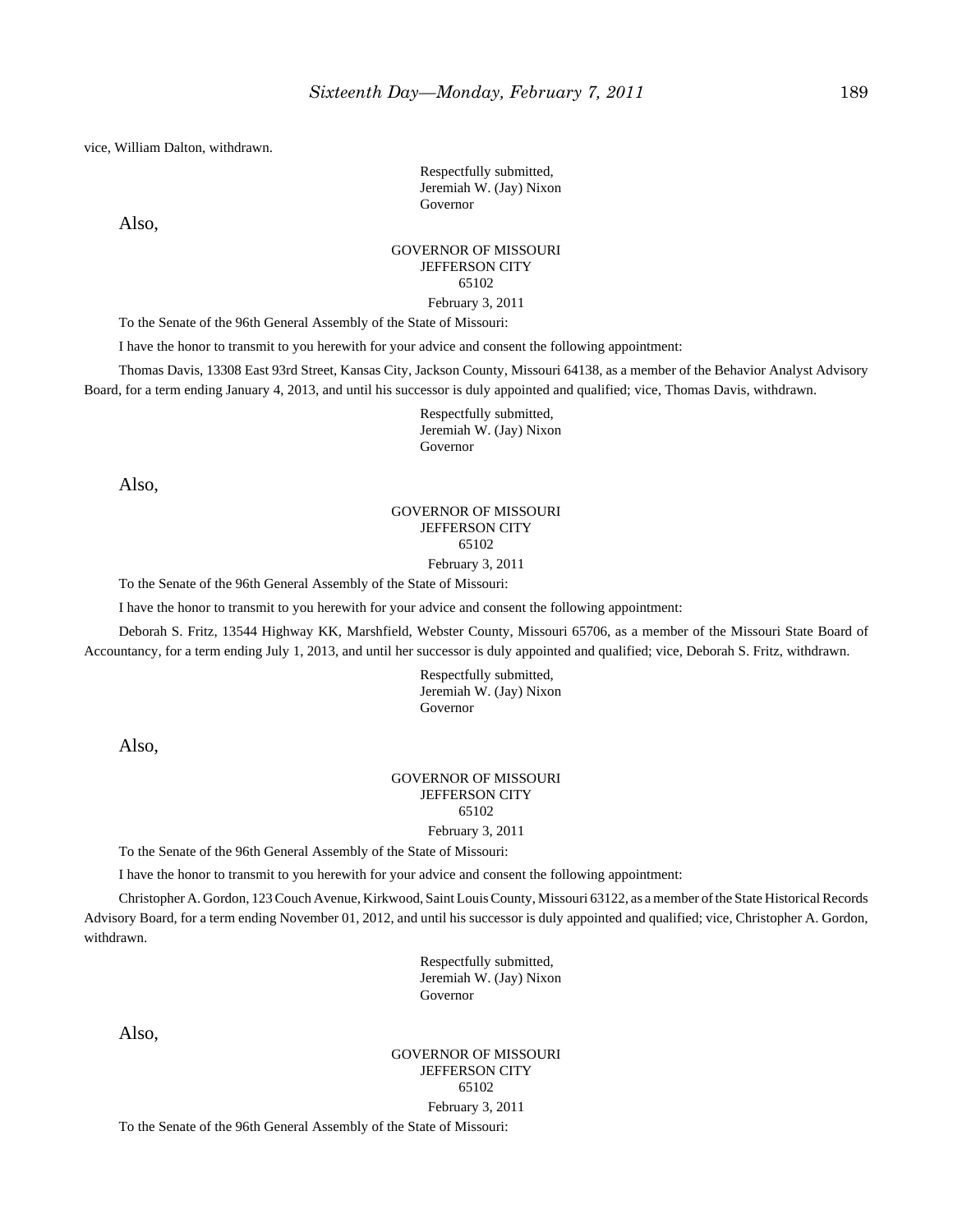I have the honor to transmit to you herewith for your advice and consent the following appointment:

Joan M. Keiser, 3676 South Broadway, Springfield, Greene County, Missouri 65807, as a member of the Organ Donation Advisory Committee, for a term ending January 1, 2015, and until her successor is duly appointed and qualified; vice, Joan M. Keiser, withdrawn.

> Respectfully submitted, Jeremiah W. (Jay) Nixon Governor

Also,

#### GOVERNOR OF MISSOURI JEFFERSON CITY 65102 February 3, 2011

To the Senate of the 96th General Assembly of the State of Missouri:

I have the honor to transmit to you herewith for your advice and consent the following appointment:

Patrice L. Komoroski, Independent, 65 West Meath Ring, Saint Charles, Saint Charles County, Missouri 63304, as a member of the Missouri Board for Respiratory Care, for a term ending April 3, 2012, and until her successor is duly appointed and qualified; vice, Patrice L. Komoroski, withdrawn.

> Respectfully submitted, Jeremiah W. (Jay) Nixon Governor

Also,

## GOVERNOR OF MISSOURI JEFFERSON CITY 65102

February 3, 2011

To the Senate of the 96th General Assembly of the State of Missouri:

I have the honor to transmit to you herewith for your advice and consent the following appointment:

William A. Krodinger, Independent, 866 Craig Forest Lane, Kirkwood, Saint Louis County, Missouri 63122, as a member of the Missouri Health Facilities Review Committee, for a term ending January 1, 2012, and until his successor is duly appointed and qualified; vice, William A. Krodinger, withdrawn.

> Respectfully submitted, Jeremiah W. (Jay) Nixon Governor

Also,

#### GOVERNOR OF MISSOURI JEFFERSON CITY 65102 February 3, 2011

To the Senate of the 96th General Assembly of the State of Missouri:

I have the honor to transmit to you herewith for your advice and consent the following appointment:

Patrick Lamping, Democrat, 2164 Timber Lane, Barnhart, Jefferson County, Missouri 63012, as a member of the Missouri Development Finance Board, for a term ending September 14, 2012, and until his successor is duly appointed and qualified; vice, Patrick Lamping, withdrawn.

> Respectfully submitted, Jeremiah W. (Jay) Nixon Governor

Also,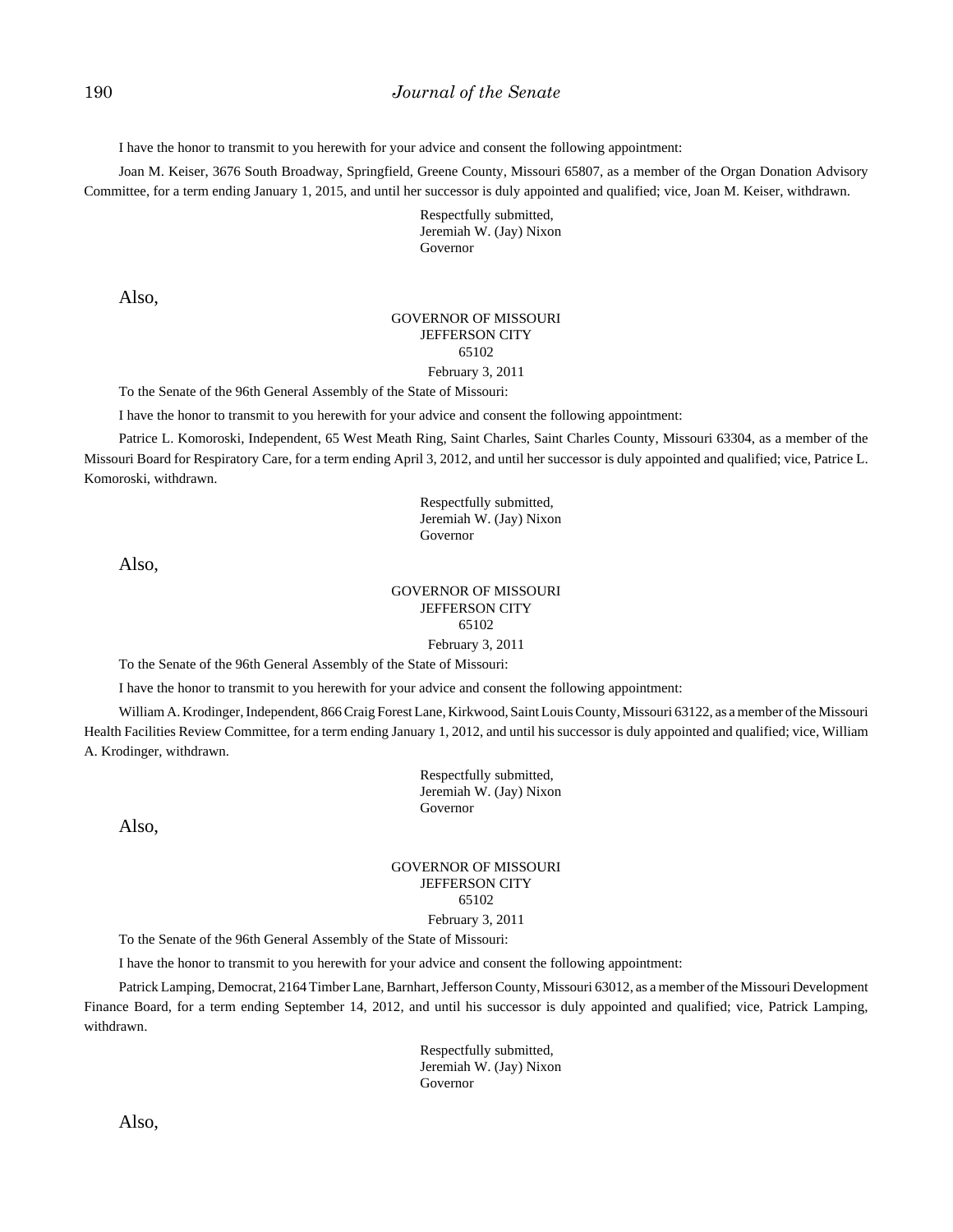#### GOVERNOR OF MISSOURI JEFFERSON CITY 65102 February 3, 2011

To the Senate of the 96th General Assembly of the State of Missouri:

I have the honor to transmit to you herewith for your advice and consent the following appointment:

Kecia Leary, 609 N. Jerico, Nixa, Christian County, Missouri 65714, as a member of the MO HealthNet Oversight Committee, for a term ending October 30, 2011, and until her successor is duly appointed and qualified; vice, Kecia Leary, withdrawn.

> Respectfully submitted, Jeremiah W. (Jay) Nixon Governor

Also,

#### GOVERNOR OF MISSOURI JEFFERSON CITY 65102

February 3, 2011

To the Senate of the 96th General Assembly of the State of Missouri:

I have the honor to transmit to you herewith for your advice and consent the following appointment:

Jessa R. Love, 5555 East Mount Zion Church Road, Hallsville, Boone County, Missouri 65255, as a member of the Behavior Analyst Advisory Board, for a term ending January 4, 2014, and until her successor is duly appointed and qualified; vice, Jessa R. Love, withdrawn.

> Respectfully submitted, Jeremiah W. (Jay) Nixon Governor

Also,

## GOVERNOR OF MISSOURI JEFFERSON CITY 65102

February 3, 2011

To the Senate of the 96th General Assembly of the State of Missouri:

I have the honor to transmit to you herewith for your advice and consent the following appointment:

Sarah R. Maguffee, Democrat, 3705 Dublin Avenue, Columbia, Boone County, Missouri 65203, as a member of the Health and Educational Facilities Authority, for a term ending July 30, 2013, and until her successor is duly appointed and qualified; vice, Sarah R. Maguffee, withdrawn.

> Respectfully submitted, Jeremiah W. (Jay) Nixon Governor

Also,

GOVERNOR OF MISSOURI JEFFERSON CITY 65102 February 3, 2011

To the Senate of the 96th General Assembly of the State of Missouri:

I have the honor to transmit to you herewith for your advice and consent the following appointment:

Pamela L. Marshall, 4280 Washington Boulevard, Saint Louis City, Missouri 63108, as a member of the State Board of Pharmacy, for a term ending September 24, 2015, and until her successor is duly appointed and qualified; vice, Pamela L. Marshall, withdrawn.

> Respectfully submitted, Jeremiah W. (Jay) Nixon Governor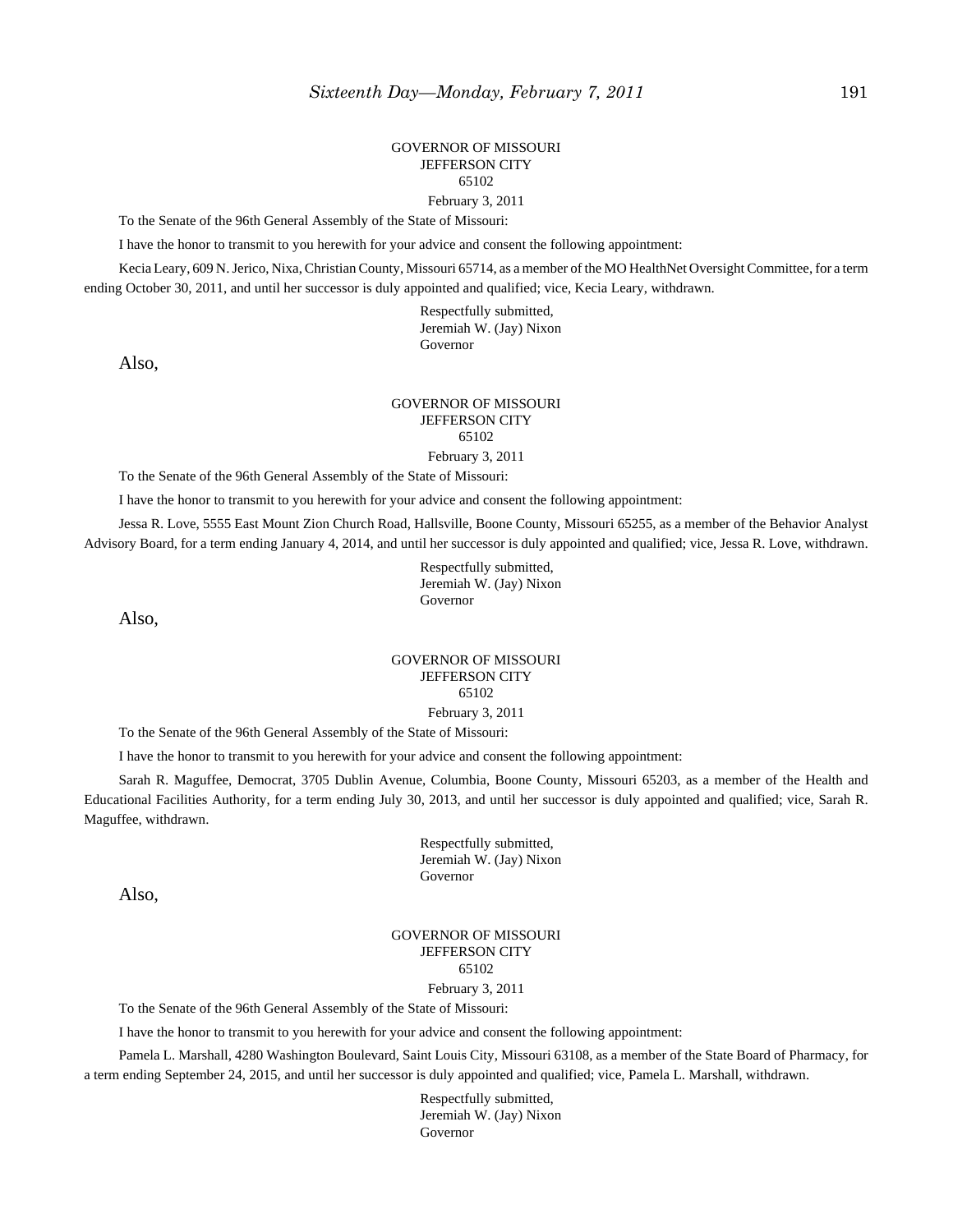Also,

#### GOVERNOR OF MISSOURI JEFFERSON CITY 65102 February 3, 2011

To the Senate of the 96th General Assembly of the State of Missouri:

I have the honor to transmit to you herewith for your advice and consent the following appointment:

Betty Marver, 4100 Forest Park #311, Saint Louis City, Missouri 63108, as a member of the Child Abuse and Neglect Review Board, for a term ending April 7, 2013, and until her successor is duly appointed and qualified; vice, Betty Marver, withdrawn.

> Respectfully submitted, Jeremiah W. (Jay) Nixon Governor

Also,

#### GOVERNOR OF MISSOURI JEFFERSON CITY 65102 February 3, 2011

To the Senate of the 96th General Assembly of the State of Missouri:

I have the honor to transmit to you herewith for your advice and consent the following appointment:

Bridget M. McCandless, 4801 South Maybrook Court, Independence, Jackson County, Missouri 64055, as a member of the MO HealthNet Oversight Committee, for a term ending October 30, 2012, and until her successor is duly appointed and qualified; vice, Bridget M. McCandless, withdrawn.

Also,

#### GOVERNOR OF MISSOURI JEFFERSON CITY 65102

## February 3, 2011

To the Senate of the 96th General Assembly of the State of Missouri:

I have the honor to transmit to you herewith for your advice and consent the following appointment:

Dianne Modrell, Democrat, 12987 Burning Bush Court, Saint Louis, Saint Louis County, Missouri 63146, as a member of the State Committee of Marital and Family Therapists, for a term ending October 8, 2015, and until her successor is duly appointed and qualified; vice, Dianne Modrell, withdrawn.

> Respectfully submitted, Jeremiah W. (Jay) Nixon Governor

Also,

GOVERNOR OF MISSOURI JEFFERSON CITY 65102

#### February 3, 2011

To the Senate of the 96th General Assembly of the State of Missouri:

I have the honor to transmit to you herewith for your advice and consent the following appointment:

Carmen D. Parker-Bradshaw, 1600 E. Olive Street, Springfield, Greene County, Missouri 65802, as a member of the MO HealthNet Oversight Committee, for a term ending October 30, 2011, and until her successor is duly appointed and qualified; vice, Carmen D. Parker-

Respectfully submitted, Jeremiah W. (Jay) Nixon Governor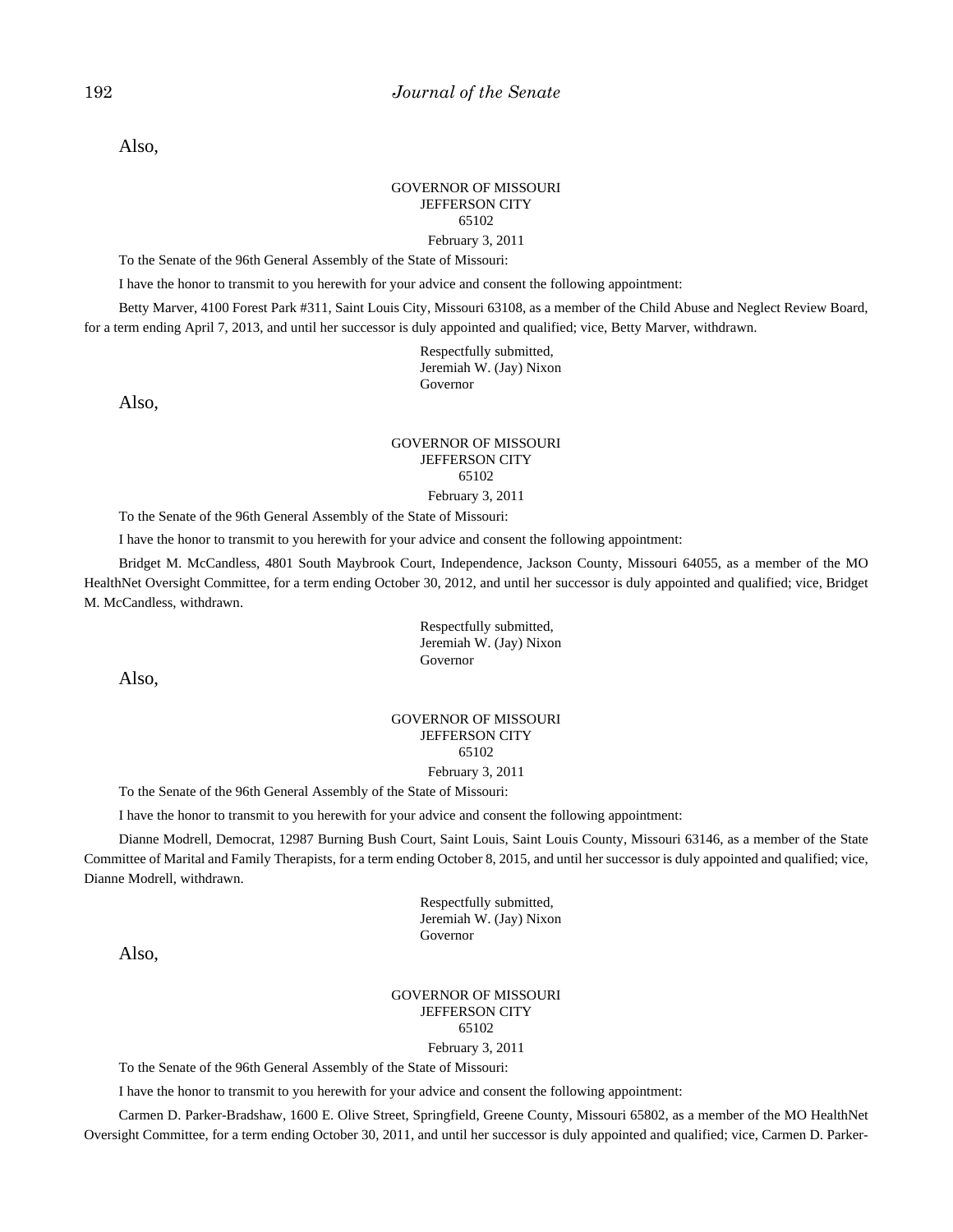Bradshaw, withdrawn.

Respectfully submitted, Jeremiah W. (Jay) Nixon Governor

Also,

#### GOVERNOR OF MISSOURI JEFFERSON CITY 65102 February 3, 2011

To the Senate of the 96th General Assembly of the State of Missouri:

I have the honor to transmit to you herewith for your advice and consent the following appointment:

Sara Parker Pauley, 5701 East Claysville Road, Hartsburg, Boone County Missouri, 65039, as Director of the Department of Natural Resources, for a term ending at the pleasure of the Governor, and until her successor is duly appointed and qualified.

> Respectfully submitted, Jeremiah W. (Jay) Nixon Governor

Also,

## GOVERNOR OF MISSOURI JEFFERSON CITY 65102

February 3, 2011

To the Senate of the 96th General Assembly of the State of Missouri:

I have the honor to transmit to you herewith for your advice and consent the following appointment:

Jeff Schaeperkoetter, Democrat, 5014 Willowby Drive, Jefferson City, Cole County, Missouri 65109, as a member of the State Tax Commission, for a term ending January 23, 2012, and until his successor is duly appointed and qualified; vice, Jeff Schaeperkoetter, withdrawn.

> Respectfully submitted, Jeremiah W. (Jay) Nixon Governor

Also,

#### GOVERNOR OF MISSOURI JEFFERSON CITY 65102

February 3, 2011

To the Senate of the 96th General Assembly of the State of Missouri:

I have the honor to transmit to you herewith for your advice and consent the following appointment:

Reuben Shelton, Democrat, 5155 Westminster Place, Saint Louis City, Missouri 63108, as a member of the Missouri Development Finance Board, for a term ending September 14, 2014, and until his successor is duly appointed and qualified; vice, Reuben Shelton, withdrawn.

> Respectfully submitted, Jeremiah W. (Jay) Nixon Governor

Also,

GOVERNOR OF MISSOURI JEFFERSON CITY 65102 February 3, 2011

To the Senate of the 96th General Assembly of the State of Missouri:

I have the honor to transmit to you herewith for your advice and consent the following appointment: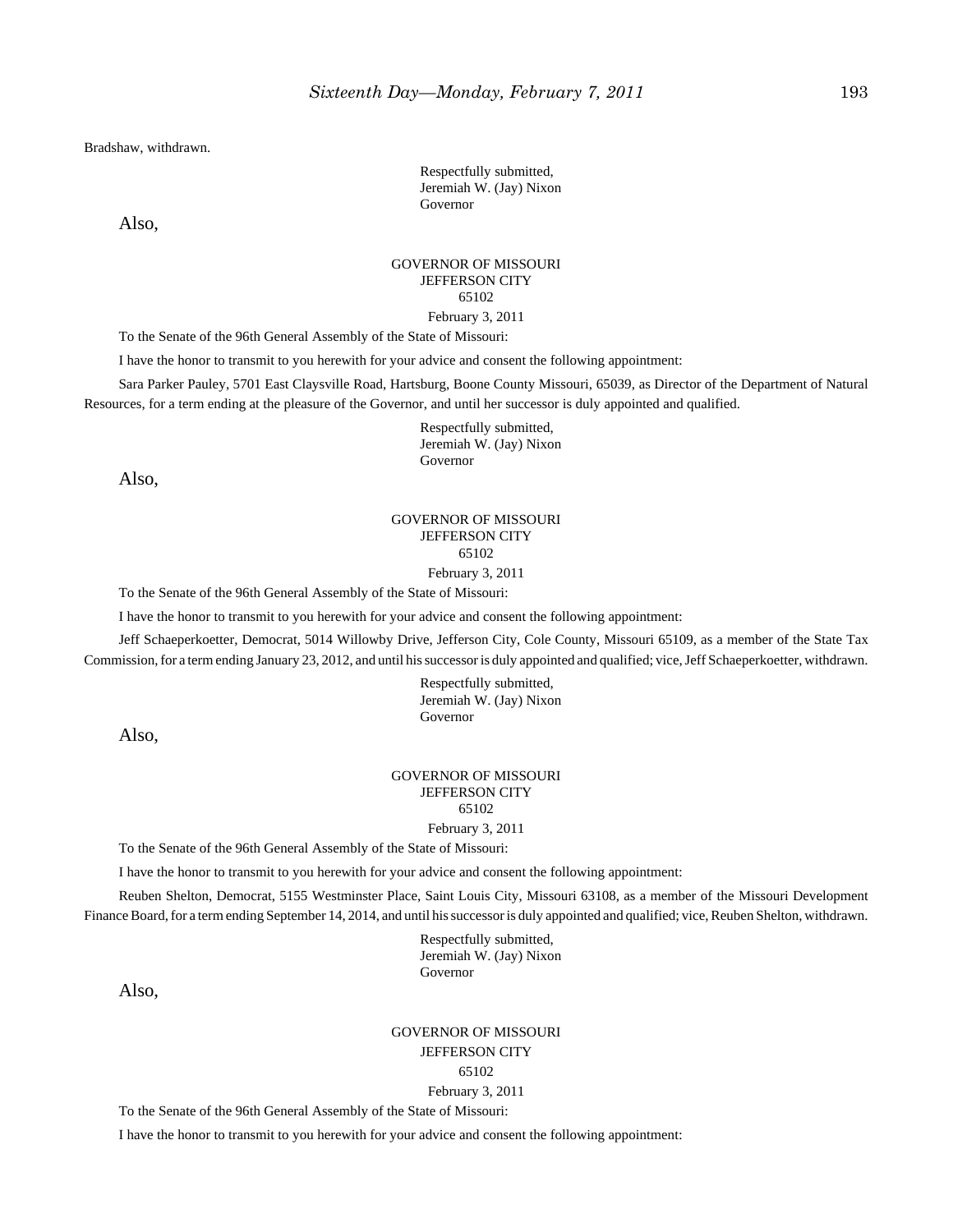Betty Skinner, 1120 S. 18<sup>th</sup> Street, Saint Louis City, Missouri 63104, as a member of the Child Abuse and Neglect Review Board, for a term ending April 7, 2013, and until her successor is duly appointed and qualified; vice, Betty Skinner, withdrawn.

> Respectfully submitted, Jeremiah W. (Jay) Nixon Governor

Also,

#### GOVERNOR OF MISSOURI JEFFERSON CITY 65102 February 3, 2011

To the Senate of the 96th General Assembly of the State of Missouri:

I have the honor to transmit to you herewith for your advice and consent the following appointment:

Thomas Strong, Independent, 3967 Eaglescliffe Drive, Springfield, Greene County, Missouri 65809, as a member of the Coordinating Board for Higher Education, for a term ending June 27, 2012, and until his successor is duly appointed and qualified; vice, Thomas Strong, withdrawn.

> Respectfully submitted, Jeremiah W. (Jay) Nixon Governor

Also,

## GOVERNOR OF MISSOURI JEFFERSON CITY 65102

February 3, 2011

To the Senate of the 96th General Assembly of the State of Missouri:

I have the honor to transmit to you herewith for your advice and consent the following appointment:

Deron Sugg, Democrat, 805 Mississippi Avenue, Crystal City, Jefferson County, Missouri 63019, as a member of the Hazardous Waste Management Commission, for a term ending April 3, 2013 and until his successor is duly appointed and qualified; vice, Deron Sugg, withdrawn.

> Respectfully submitted, Jeremiah W. (Jay) Nixon Governor

Also,

#### GOVERNOR OF MISSOURI JEFFERSON CITY 65102 February 3, 2011

To the Senate of the 96th General Assembly of the State of Missouri:

I have the honor to transmit to you herewith for your advice and consent the following appointment:

Ingrid D. Taylor, 900 South Hanley, Unit 14B, Clayton, Saint Louis County, Missouri 63105, as a member of the MO HealthNet Oversight Committee, for a term ending October 30, 2011, and until her successor is duly appointed and qualified; vice, Ingrid D. Taylor, withdrawn.

> Respectfully submitted, Jeremiah W. (Jay) Nixon Governor

Also,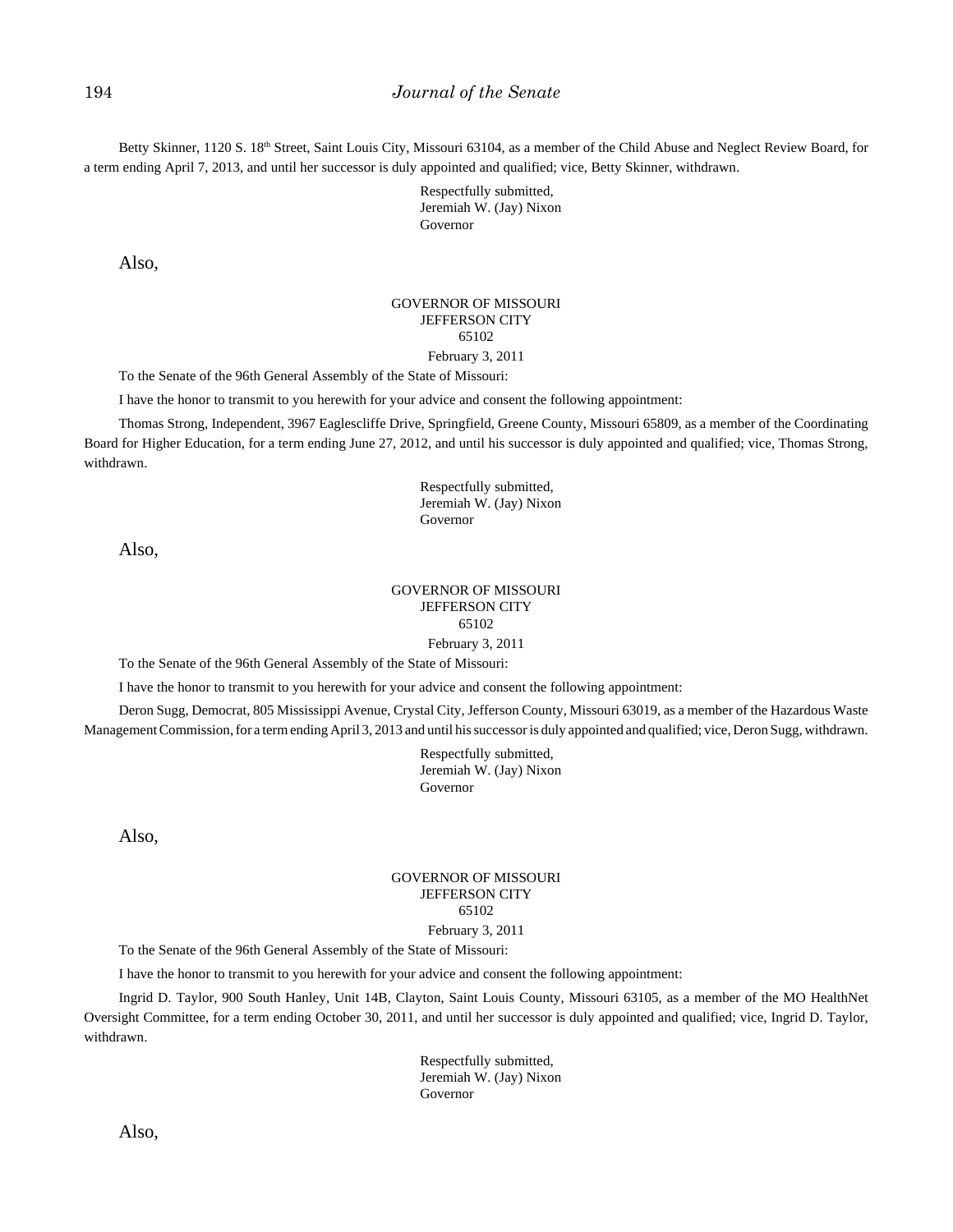#### GOVERNOR OF MISSOURI JEFFERSON CITY 65102 February 3, 2011

To the Senate of the 96th General Assembly of the State of Missouri:

I have the honor to transmit to you herewith for your advice and consent the following appointment:

Alan H. Wells, 1415 Highway H, Farmington, Saint Francois County, Missouri 63640, as a member of the Advisory Committee for 911 Service Oversight, for a term ending April 9, 2012 and until his successor is duly appointed and qualified; vice, Alan H. Wells, withdrawn.

> Respectfully submitted, Jeremiah W. (Jay) Nixon Governor

Also,

#### GOVERNOR OF MISSOURI JEFFERSON CITY 65102

February 3, 2011

To the Senate of the 96th General Assembly of the State of Missouri:

I have the honor to transmit to you herewith for your advice and consent the following appointment:

Marvin Wright, 1200 Danforth Drive, Columbia, Boone County, Missouri 65201, as a member of the Missouri Higher Education Loan Authority, for a term ending October 22, 2014, and until his successor is duly appointed and qualified; vice, Marvin Wright, withdrawn.

> Respectfully submitted, Jeremiah W. (Jay) Nixon Governor

Also,

#### GOVERNOR OF MISSOURI JEFFERSON CITY 65102 February 3, 2011

To the Senate of the 96th General Assembly of the State of Missouri:

I have the honor to transmit to you herewith for your advice and consent the following appointment:

Michael A. Zito, 851 North Glebe Road, Unit 1809, Arlington, Arlington County, Virginia 22203, as a member of the Truman State University Board of Governors, for a term ending January 1, 2016, and until his successor is duly appointed and qualified; vice, Michael A. Zito, withdrawn.

> Respectfully submitted, Jeremiah W. (Jay) Nixon Governor

President Pro Tem Mayer referred the above appointments to the Committee on Gubernatorial Appointments.

#### **REFERRALS**

President Pro Tem Mayer referred **SR 178** and **SR 179** to the Committee on Rules, Joint Rules, Resolutions and Ethics.

President Pro Tem Mayer referred **SCS** for **SB 11** to the Committee on Ways and Means and Fiscal Oversight.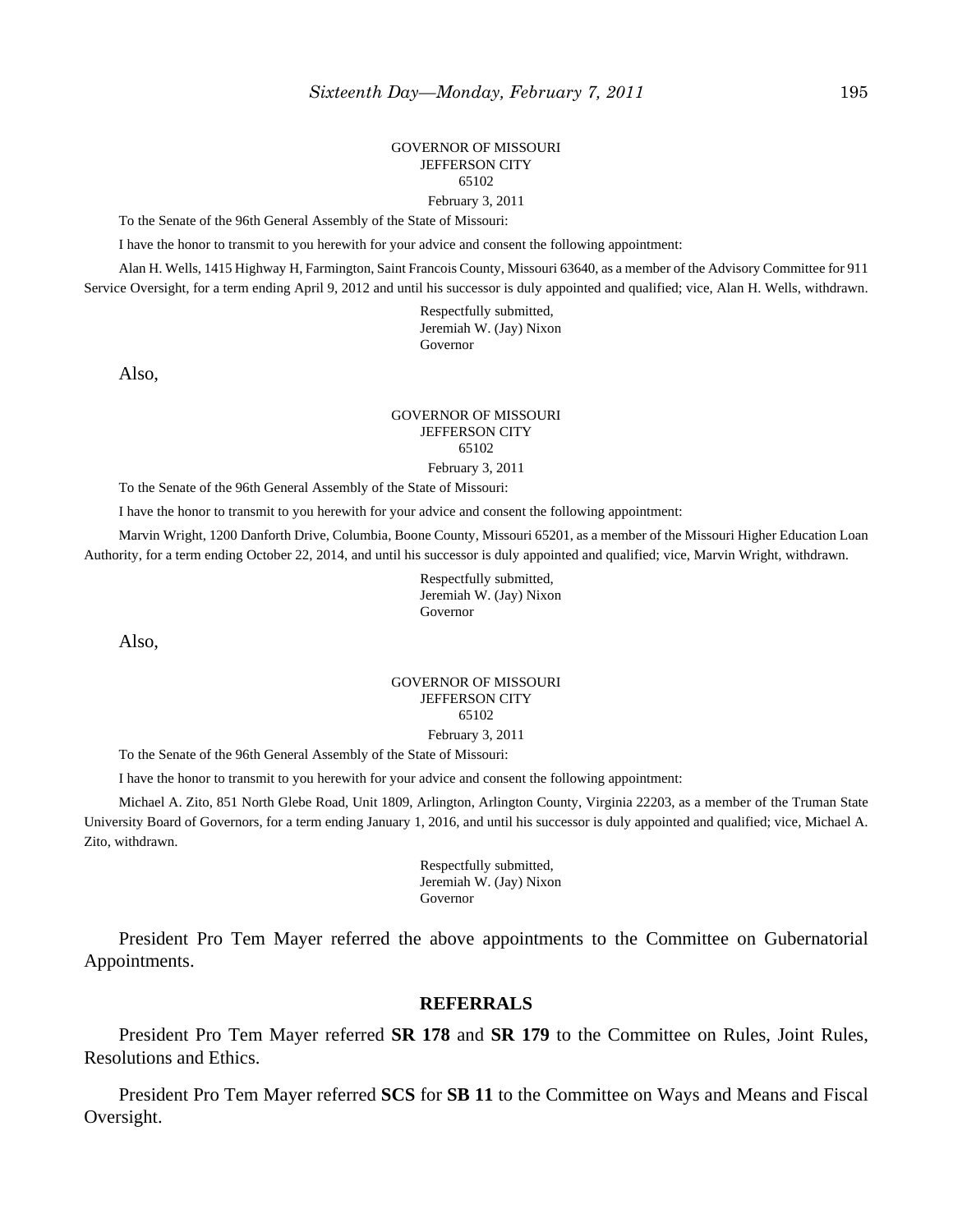## **SENATE BILLS FOR PERFECTION**

At the request of Senator Stouffer, **SB 33** was placed on the Informal Calendar.

At the request of Senator Goodman, **SB 8**, with **SCS**, was placed on the Informal Calendar.

Senator Schmitt moved that **SB 18**, with **SCS**, be taken up for perfection, which motion prevailed. **SCS** for **SB 18**, entitled:

## SENATE COMMITTEE SUBSTITUTE FOR SENATE BILL NO. 18

An Act to repeal section 147.010, RSMo, and to enact in lieu thereof one new section relating to limits upon corporate franchise tax liabilities.

Was taken up.

Senator Schmitt moved that **SCS** for **SB 18** be adopted.

President Kinder assumed the Chair.

Senator Pearce assumed the Chair.

Senator Schmitt moved that **SCS** for **SB 18** be adopted, which motion prevailed.

On motion of Senator Schmitt, **SCS** for **SB 18** was declared perfected and ordered printed.

Senator Schmitt moved that **SB 19**, with **SCS**, be taken up for perfection, which motion prevailed.

**SCS** for **SB 19**, entitled:

## SENATE COMMITTEE SUBSTITUTE FOR SENATE BILL NO. 19

An Act to repeal section 147.010, RSMo, and to enact in lieu thereof one new section relating to the phase-out of the corporate franchise tax.

Was taken up.

Senator Schmitt moved that **SCS** for **SB 19** be adopted.

Senator Schmitt offered **SA 1**, which was read:

## SENATE AMENDMENT NO. 1

Amend Senate Committee Substitute for Senate Bill No. 19, Page 2, Section 147.010, Lines 33-34, by striking the following: "but before January 1, 2012," and inserting in lieu thereof the following: "**but ending before December 31, 2011,**"; and further amend line 37, by striking the following: "but before January 1, 2016," and inserting in lieu thereof the following: "**but ending before December 31, 2015,**".

Senator Schmitt moved that the above amendment be adopted.

At the request of Senator Schmitt, **SA 1** was withdrawn.

Senator Schmitt offered **SA 2**:

## SENATE AMENDMENT NO. 2

Amend Senate Committee Substitute for Senate Bill No. 19, Page 1, Section 147.010, Line 18, by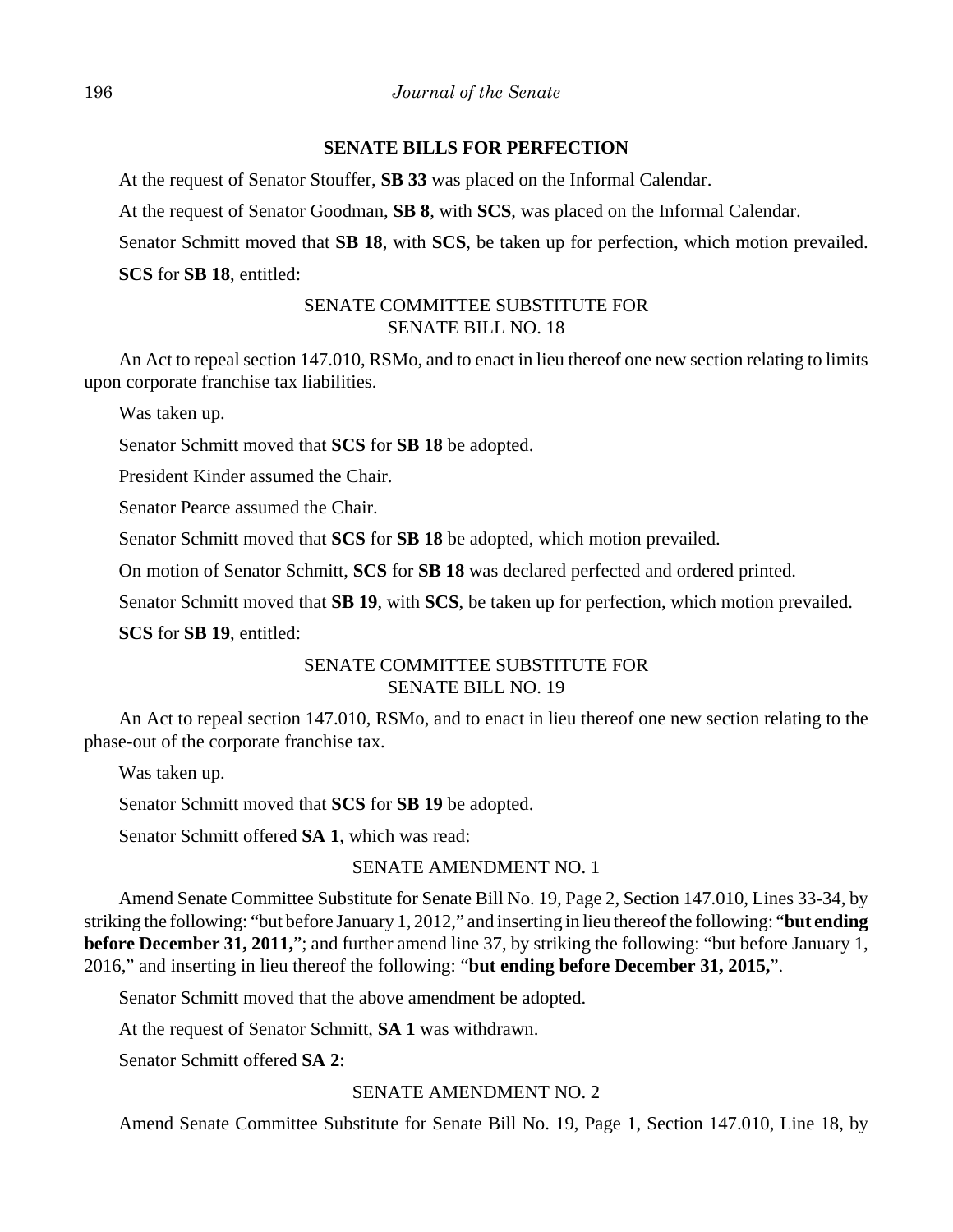inserting immediately after the word "state" the following: "**exceed**"; and

Further amend said bill and section, page 2, line 34, by striking the words "January 1, 2012," and inserting in lieu thereof the following: "**December 31, 2011,**"; and

Further amend said bill, section, and page, line 37, by striking the words "January 1, 2016," and inserting in lieu thereof the following: "**December 31, 2015,**"

Further amend said bill, section, and page, line 40, by inserting immediately after the word "revenue" the following:

"**For all taxable years beginning on or after January 1, 2011 but before December 31, 2015, a corporation's annual tax liability under this chapter shall not exceed the amount of annual franchise tax liability of such corporation for the taxable year ending on or before December 31, 2010. If the corporation had no annual franchise tax liability under this chapter for the taxable year ending on or before December 31, 2010, because such corporation was not in existence or doing business in Missouri, the annual franchise tax for the first taxable year in which such corporation exists shall be determined by applying the applicable rate of tax provided under the provisions of this subsection to the corporation's outstanding shares and surplus if the outstanding shares and surplus exceed ten million dollars, but in no case shall such corporation's tax liability for any subsequent taxable year exceed the amount of annual franchise tax liability of such corporation for the first full taxable year such corporation was in existence or doing business in Missouri.**".

Senator Schmitt moved that the above amendment be adopted, which motion prevailed.

Senator Stouffer assumed the Chair.

Senator Crowell offered **SA 3**:

## SENATE AMENDMENT NO. 3

Amend Senate Committee Substitute for Senate Bill No. 19, Page 1, In the Title, Line 3, by striking all of said line and inserting in lieu thereof the following: "to taxation."; and

Further amend said bill, Section 147.010, page 4, line 102, by inserting after all of said line the following:

"**[**145.009. Sections 145.011 to 145.995 shall become effective January 1, 1981, but it shall apply only with respect to decedents dying on or after January 1, 1981. The repeal of the provisions of chapter 145 shall become effective January 1, 1981, but it shall not affect any decedents dying before January 1, 1981, in any respect, including, but not limited to, the determination of tax, interest, penalties, procedures, and periods of limitations.**]**

**[**145.011. A tax is imposed on the transfer of every decedent's estate which consists in whole or in part of property having a tax situs within the state of Missouri. The Missouri estate tax shall be the maximum credit for state death taxes allowed by Internal Revenue Code Section 2011 but not less than the maximum credit for state death taxes allowable to the estate of a decedent against the federal estate tax by Section 2011 or any other provision of the laws of the United States.**]**

**[**145.041. If the decedent's estate contains property having a tax situs not within the state of Missouri, then the tax determined by section 145.011 shall be reduced to an amount determined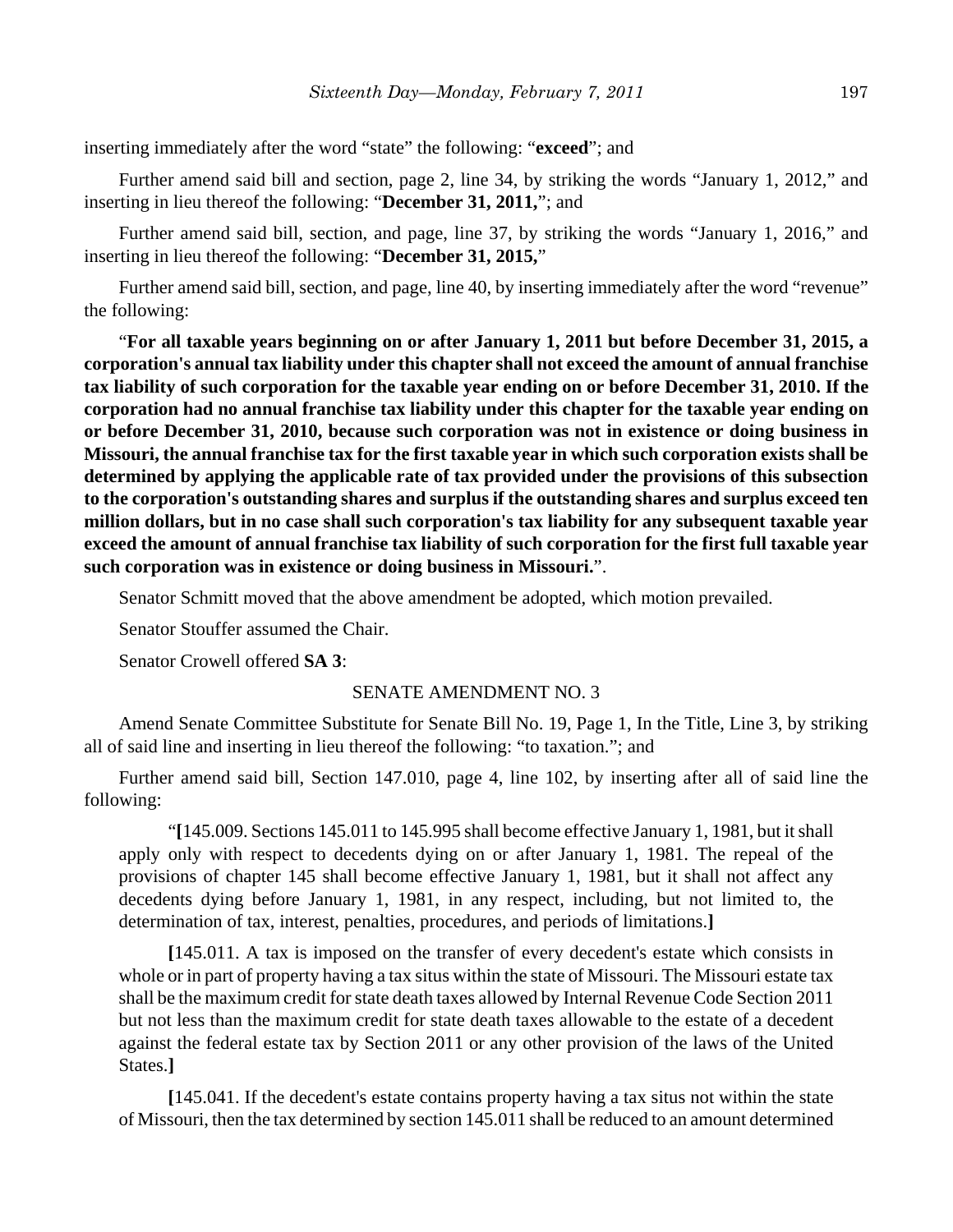by multiplying the tax by a fraction whose numerator is the gross estate excluding all property having a tax situs not within the state of Missouri at the decedent's death and whose denominator is the gross estate. In determining the fraction, no deductions shall be considered and the gross estate shall not be reduced by a mortgage or other indebtedness for which the decedent's estate is not liable.**]**

**[**145.051. The liability imposed by sections 145.011 to 145.995 shall be paid by the executor.**]**

**[**145.091. Any term used in sections 145.011 to 145.995 shall have the same meaning as when used in a comparable context in the laws of the United States, unless a different meaning is clearly required by the provisions of sections 145.011 to 145.995. Any reference in sections 145.011 to 145.995 to the Internal Revenue Code or other laws of the United States shall mean the Internal Revenue Code of 1954, and amendments thereto, and other provisions of the laws of the United States, as they may be or become effective, at any time or from time to time.**]**

**[**145.101. 1. "Executor" means the executor or administrator of the decedent, or, if there is no executor or administrator, then any person in actual or constructive possession of any property of the decedent.

2. "Nonresident" means an individual who is not a resident.

3. "Resident" means an individual who is domiciled in this state at the time of death.

4. "State" means any state or territory of the United States and the District of Columbia.**]**

**[**145.102. Property shall have a tax situs within the state of Missouri if:

(1) It is real estate or tangible personal property and has actual situs within the state of Missouri; or

(2) It is intangible personal property and the decedent was a resident.**]**

**[**145.201. When the director of revenue claims that a decedent was domiciled in this state at the time of his death and the taxing authorities of another state or states make a like claim on behalf of their state or states, the director may make a written agreement of compromise with the other taxing authorities and the executor that a certain sum shall be accepted in full satisfaction of any and all death taxes imposed by this state, including any interest or penalties to the date of filing the agreement. The agreement shall also fix the amount to be accepted by the other states in full satisfaction of death taxes. The executor is hereby authorized to make such agreement. The director shall assess the agreed tax and the tax shall be deemed conclusively fixed as therein provided. Unless the tax is paid within ninety days after filing the agreement, interest shall accrue upon the amount fixed in the agreement from the time of the decedent's death.**]**

**[**145.301. If an executor or other fiduciary receives a discharge pursuant to Internal Revenue Code Section 2204 (a) or (b) and if the fiduciary makes written application to the director of revenue for determination of the amount of the tax and discharge from personal liability, the director within two months after receiving satisfactory evidence of the Section 2204 discharge, but not after the expiration of the period prescribed for the assessment of the tax in section 145.711, shall notify the fiduciary of the amount of the tax. The fiduciary, on payment of the amount of which he is notified (other than any amount the time payment of which is extended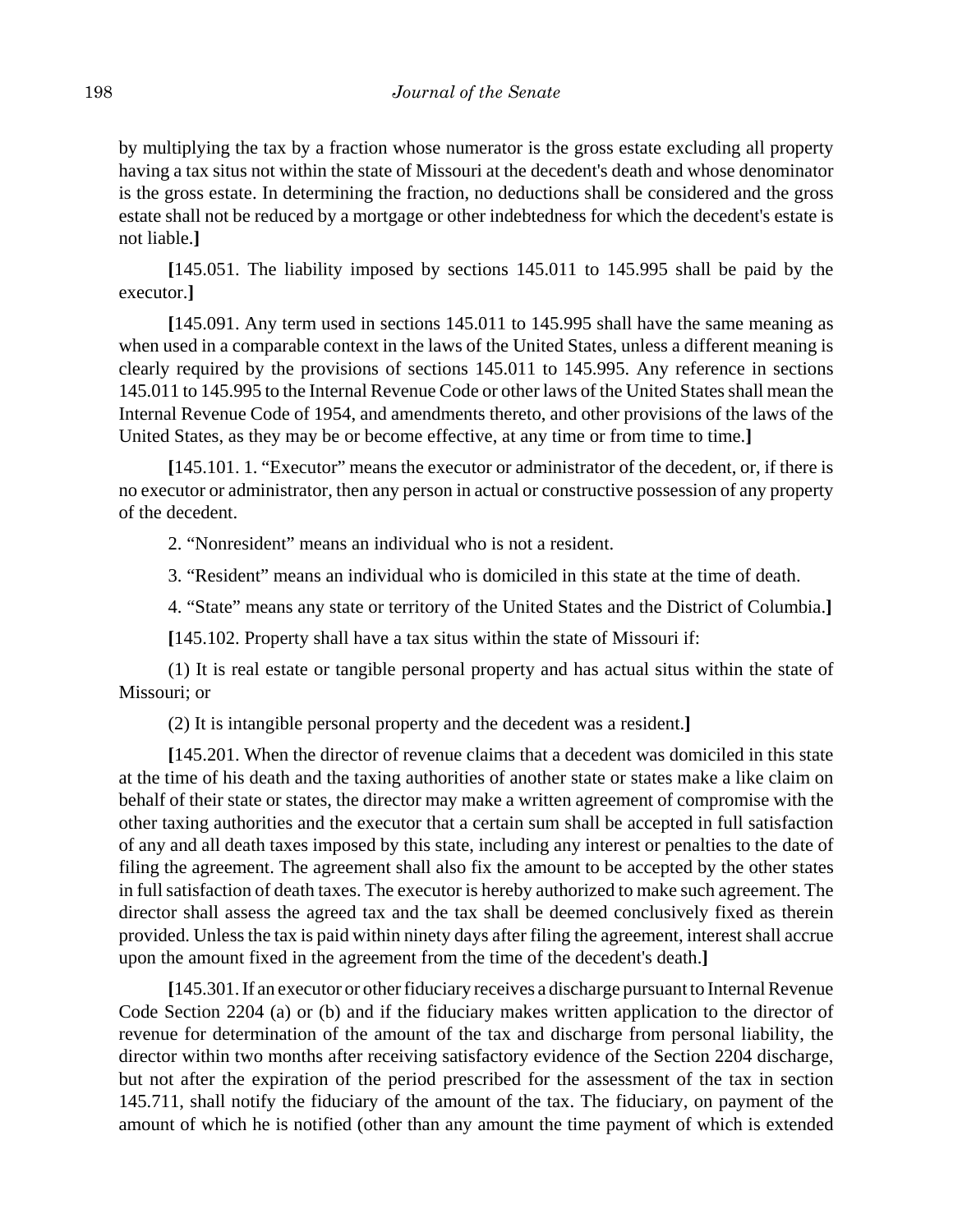under section 145.551), and on furnishing any bond which may be required for any amount for which the time for payment is extended, shall be discharged from personal liability for any deficiency in tax thereafter found to be due and shall be entitled to a receipt or writing showing the discharge.**]**

**[**145.481. A tax return with respect to the tax imposed by sections 145.011 to 145.995 shall be made:

(1) With respect to a resident, by every executor who is required to file a federal estate tax return;

(2) With respect to a nonresident, by every executor who is required to file a federal estate tax return if that part of the gross estate having a tax situs within the state of Missouri exceeds ten thousand dollars.**]**

**[**145.511. Returns required by section 145.481 shall be filed within nine months after the death of the decedent. A person required to make and file a return under sections 145.011 to 145.995 shall without assessment, notice, or demand, pay any tax due thereon to the director of revenue on or before the date fixed for filing such return (determined without regard to any extension of time for filing the return). The director shall prescribe the place for filing any return, declaration, statement, or other document required pursuant to this chapter and for the payment of any tax.**]**

**[**145.551. 1. The director of revenue may grant a reasonable extension of time for payment of tax, or for filing any return, declaration, statement, or other document required by sections 145.011 to 145.995 on such terms and conditions as he may require. No extension for filing any return, declaration, statement or document shall exceed six months.

2. If a taxpayer has been granted an extension of time for filing the federal estate tax return, the filing of a copy of the extension with the director of revenue shall automatically extend the due date of the tax return required by sections 145.011 to 145.995.

3. If a taxpayer has been granted an extension of time for paying any portion of the federal estate tax, the filing of a copy of the extension with the director of revenue shall automatically extend the time for the payment of the tax or a portion of the tax required by sections 145.011 to 145.995 to the applicable limitations specified in Internal Revenue Code Section 2011(c) or 2015. The portion of the Missouri estate tax which is subject to deferral or payable in installments shall be determined by multiplying the total Missouri estate tax payable by a fraction, the numerator of which is the gross value of those assets of the decedent's estate having a taxable situs in Missouri which qualify for deferred or installment payment under Internal Revenue Code Section 6161, 6163, or 6166, and the denominator of which is the gross value of all assets of the decedent's estate having a taxable situs in Missouri. For purposes of this section, the value of property shall be that determined for federal estate tax purposes. Deferred payments and installment payments with interest shall be paid at the same time and in the same manner as payments of the federal estate tax are required to be made under the applicable sections of the Internal Revenue Code. Acceleration of payments under this section shall occur under the same circumstances and in the same manner as provided in Internal Revenue Code Section 6166(g). During such extension, interest shall accrue and become due annually on the Missouri estate tax at the same rate as provided in Section 6601 of Title 26, United States Code for the extension of federal estate taxes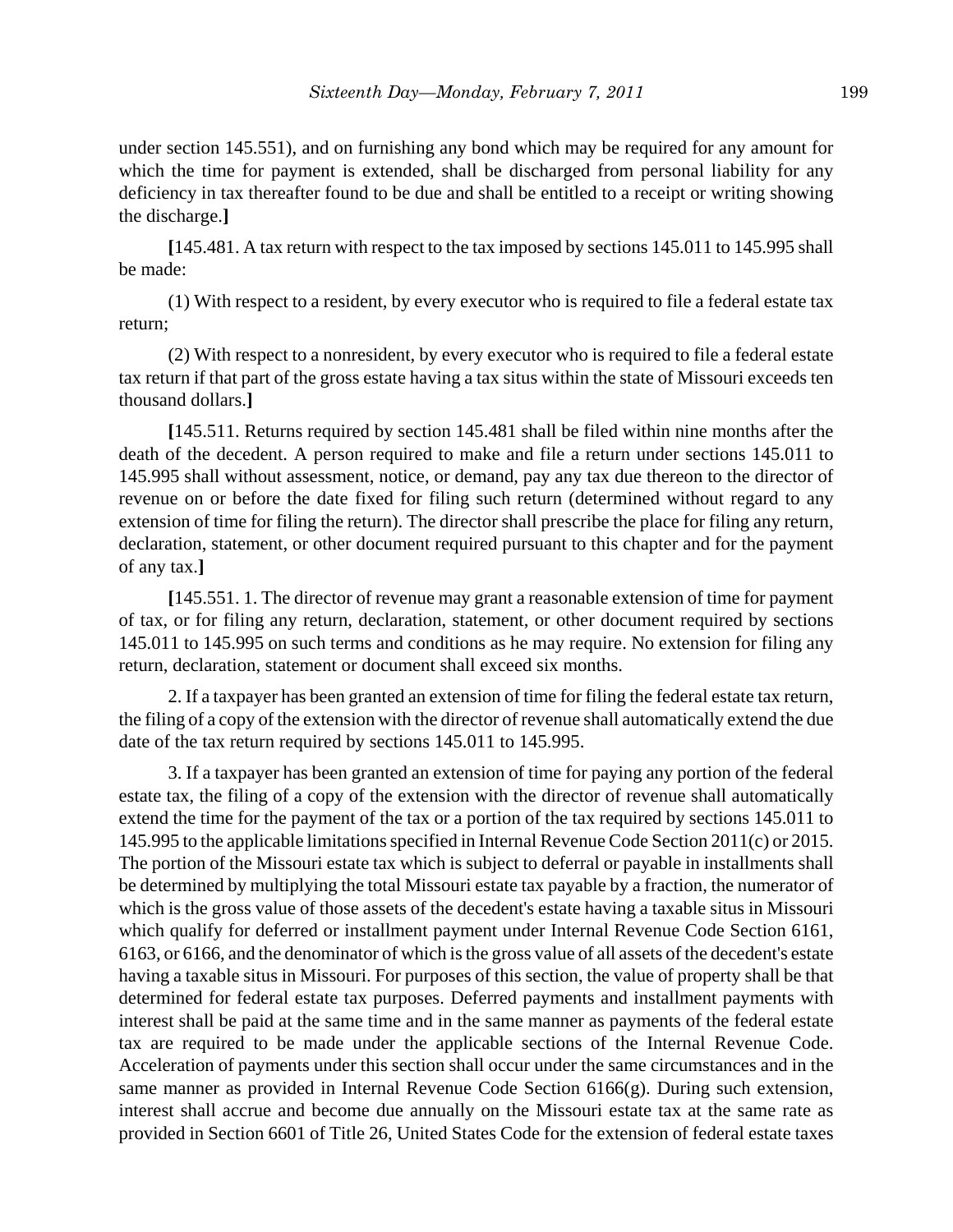during the same period.

If more than one rate is applicable to amounts owed by a taxpayer under the federal estate tax during such period of extension, the same rates shall apply to the Missouri estate tax, and in the same proportion in which such rates are applicable to the amount owed under the federal estate tax attributable to assets having a taxable situs in Missouri. After the period of extension for the payment of Missouri estate taxes has expired, interest shall accrue as provided in section 143.731.**]**

**[**145.552. Unless the decedent otherwise directs by will, if any part of the decedent's gross estate for federal estate tax purposes consists of property the value of which is includable in the gross estate by reason of Internal Revenue Code section 2044, the decedent's estate shall be entitled to recover from the person receiving the property the amount by which the total Missouri estate tax paid exceeds the total Missouri estate tax which would have been payable if the value of such property had not been included in the gross estate. For purposes of this section, if there is more than one person receiving the property, the right of recovery shall be against each such person, based on his pro rata share of the property received. Further, for purposes of this section, interest and penalties attributable to additional Missouri estate tax on property described in this section shall be treated as additional Missouri estate tax which the decedent's estate shall be entitled to recover in accordance with the provisions of this section.**]**

**[**145.601. If the amount of a taxpayer's federal taxable estate, adjusted taxable gifts, or credit for state death taxes reported on his federal estate tax return is changed or corrected by the United States Internal Revenue Service or other competent authority, the taxpayer shall report the change or correction within ninety days after the final determination of the change or correction or as otherwise required by the director of revenue. Each report shall state whether and wherein the determination is believed to be erroneous. Any taxpayer filing an amended federal estate tax return shall also file within ninety days thereafter an amended return under sections 145.011 to 145.995 and shall give such information as the director of revenue may require. The imposition of an additional tax by Internal Revenue Code Section 2032A shall constitute a change. The director of revenue may by regulation prescribe exceptions to the requirements of this section as he deems appropriate.**]**

**[**145.711. 1. Except as otherwise provided in this section, a notice of deficiency shall be mailed to the taxpayer within three years after the return was filed. No deficiency shall be assessed or collected unless the notice is mailed within the three-year period or the period otherwise fixed.

2. If no return is filed or a false and fraudulent return is filed with intent to evade the tax imposed by sections 145.011 to 145.995, a notice of deficiency may be mailed to the taxpayer at any time.

3. If a taxpayer fails to comply with the requirements of section 145.601 by not reporting a change or correction or by not filing an amended return, a notice of deficiency may be mailed to the taxpayer within one year after the director of revenue shall become aware of the determination. A notice under this subsection shall be limited to the effects on the Missouri estate tax of the issues on which the federal determination is based.

4. If the taxpayer shall, pursuant to section 145.601, report a change or correction or file an amended return or report a change or correction which is treated in the same manner as if it were a deficiency for federal estate tax purposes, the assessment (if not deemed to have been made upon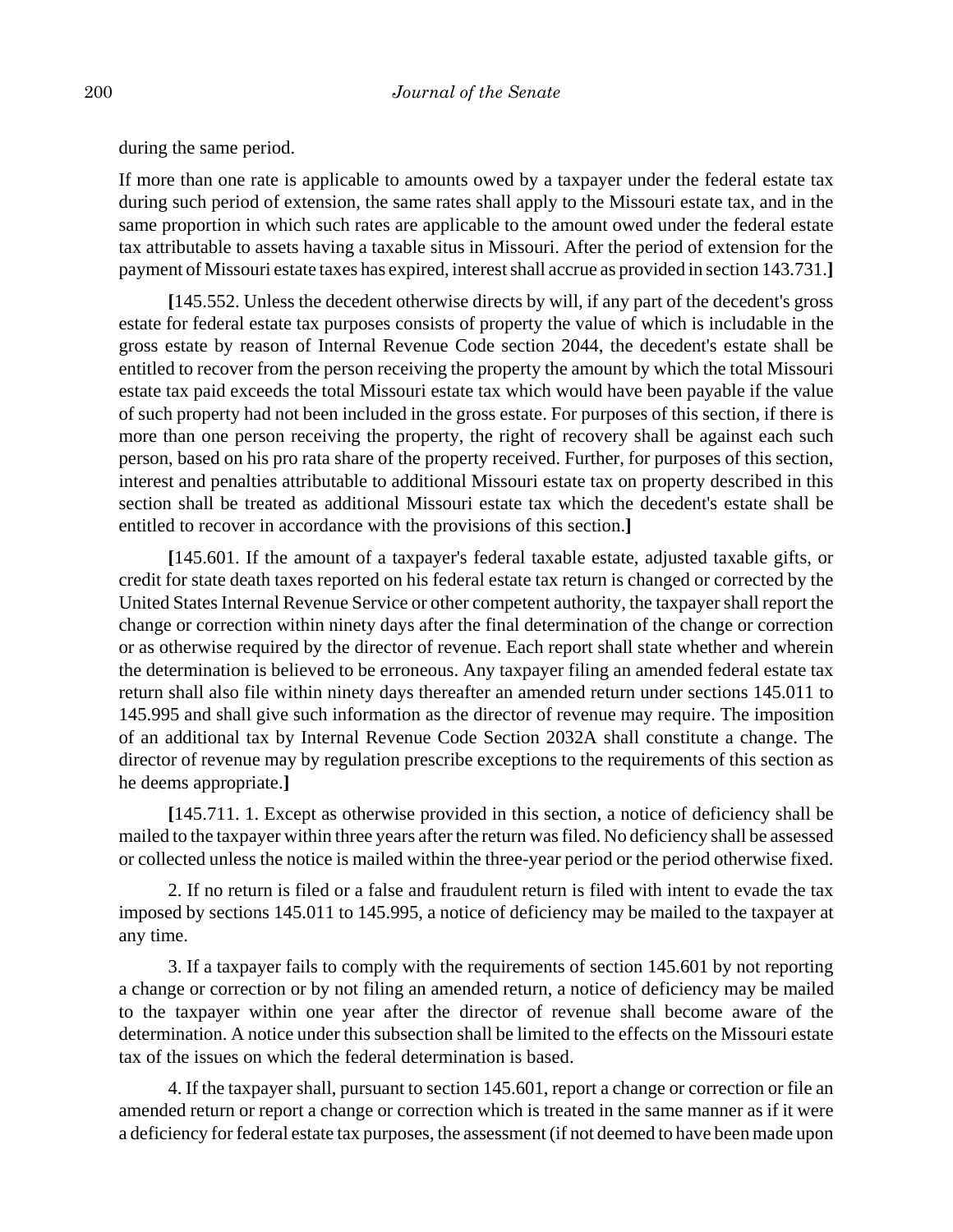the filing of the report or amended return) may be made at any time within one year after the report or amended return was filed. A notice under this subsection shall be limited in the manner provided in subsection 3 of this section.

5. Where, before the expiration of the time prescribed in this section for the assessment of a deficiency, both the director of revenue and the taxpayer shall have consented in writing to its assessment after such time, the deficiency may be assessed at any time prior to the expiration of period agreed upon. The period so agreed may be extended by subsequent agreement in writing made before the expiration of the period previously agreed upon.

6. For purposes of this section a return filed before the last day prescribed by law or by regulation promulgated pursuant to law for the filing thereof shall be deemed to be filed on such last day.**]**

**[**145.801. 1. A claim for credit or refund of an overpayment of any tax imposed by sections 145.011 to 145.995 shall be filed by the taxpayer within three years from the time the return was filed or two years from the time the tax was paid, whichever of the periods expires the later; or if no return was filed by the taxpayer, within two years from the time the tax was paid. No credit or refund shall be allowed or made after the expiration of the period of limitation prescribed in this subsection for the filing of a claim for credit or refund, unless a claim for credit or refund is filed by the taxpayer within the period.

2. If the claim is filed by the taxpayer during the three-year period prescribed in subsection 1, the amount of the credit or refund shall not exceed the portion of the tax paid within the three years immediately preceding the filing of the claim plus the period of any extension of time for filing the return. If the claim is not filed within the three-year period, but is filed within the two-year period, the amount of the credit or refund shall not exceed the portion of the tax paid during the two years immediately preceding the filing of the claim. If no claim is filed, the credit or refund shall not exceed the amount which would be allowable under either of the preceding sentences, as the case may be, if a claim was filed on the date the credit or refund is allowed.

3. If pursuant to subsection 5 of section 145.711 an agreement for an extension of the period for assessment is made within the period prescribed in subsection 1 of this section for the filing of a claim for credit or refund, the period for filing a claim for credit or for making a credit or refund if no claim is filed, shall not expire prior to six months after the expiration of the period within which an assessment may be made pursuant to the agreement or any extension. The amount of the credit or refund shall not exceed the portion of the tax paid after the execution of the agreement and before the filing of the claim or the making of the credit or refund, as the case may be, plus the portion of the tax paid within the period which would be applicable under subsection 1 of this section if a claim had been filed on the date the agreement was executed.

4. If a taxpayer is required by section 145.601 to report a change or correction which is treated in the same manner as if it were an overpayment for federal estate tax purposes, an amended return or a claim for credit or refund of any resulting overpayment of tax shall be filed by the taxpayer within one year from the time the notice of such change or correction or such amended return was required to be filed with the director of revenue. If the report or amended return required by section 145.601 is not filed within the ninety-day period therein specified, interest on any resulting refund or credit shall cease to accrue after the ninetieth day. The amount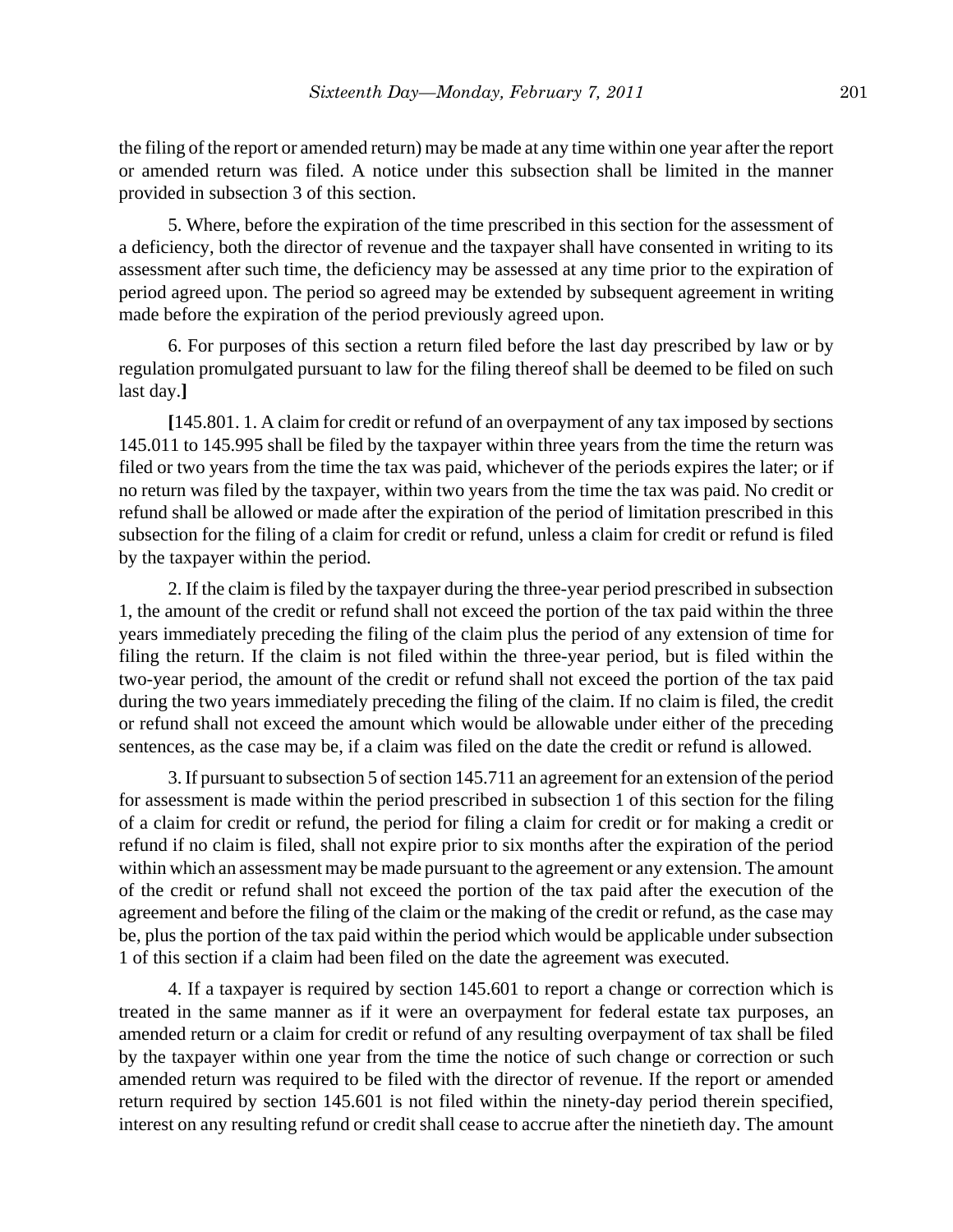of such credit or refund shall not exceed the amount of the reduction in Missouri estate tax attributable to the effect of the issues on which the federal change or correction or the items amended on the taxpayer's amended federal estate tax return are based.**]**

**[**145.846. An application for review of the director of revenue's determination pursuant to sections 145.011 to 145.995 shall be filed by the executor with the administrative hearing commission under section 621.050.**]**

**[**145.871. The courts of this state shall recognize and enforce liabilities for estate and transfer taxes lawfully imposed by any state which extends a like comity to this state, and the duly authorized officer of any such state may sue for the collection of such a tax in the courts of this state. A certificate by the secretary of state of the other state that an officer suing for the collection of the tax is duly authorized to collect the tax shall be conclusive proof of such authority. For the purposes of this section, the word "TAXES" shall include additions to tax, interest, and penalties, and liabilities for the taxes, additions to tax, interest, and penalties shall be recognized and enforced by the courts of this state to the same extent that the laws of the other state permit the enforcement in its courts of liability for the taxes, additions to a tax, interest, and penalties due this state under sections 145.011 to 145.995.**]**

**[**145.961. 1. The director of revenue shall administer and enforce the tax imposed by sections 145.011 to 145.995 and he is authorized to make such rules and regulations and to require such facts and information to be reported as he may deem necessary to enforce the provisions of sections 145.011 to 145.995.

2. The rules and regulations prescribed by the director of revenue shall follow as nearly as practicable the rules and regulations of the Secretary of the Treasury of the United States. This construction of sections 145.011 to 145.995 will further its purposes to simplify the preparation of tax returns, aid in its interpretation through use of federal precedents, and improve its enforcement.**]**

**[**145.971. 1. The director of revenue may prescribe the form and contents of any return or other documents, including a copy of part or all of a federal return, required to be filed under the provisions of sections 145.011 to 145.995.

2. The director of revenue for the purpose of ascertaining the corrections of any return, or for the purpose of making an estimate of any person, shall have power to examine or to cause to have examined, by any agent or representative designated by him for that purpose, any books, papers, records, or memoranda bearing upon the matters required to be included in the return, and may require the attendance of the person rendering the return or any officer or employee of such person, or the attendance of any other person having knowledge in the premises, and may take testimony and require proof material for his information, with power to administer oaths to such person or persons.

3. Reports and returns required to be filed under sections 145.011 to 145.995 shall be preserved for four years and thereafter until the director of revenue orders them destroyed.**]**

**[**145.985. Except as otherwise specifically provided in sections 145.011 to 145.995, procedural matters under the provisions of sections 145.011 to 145.995 shall be determined pursuant to and in the manner prescribed in the following sections of the revised statutes of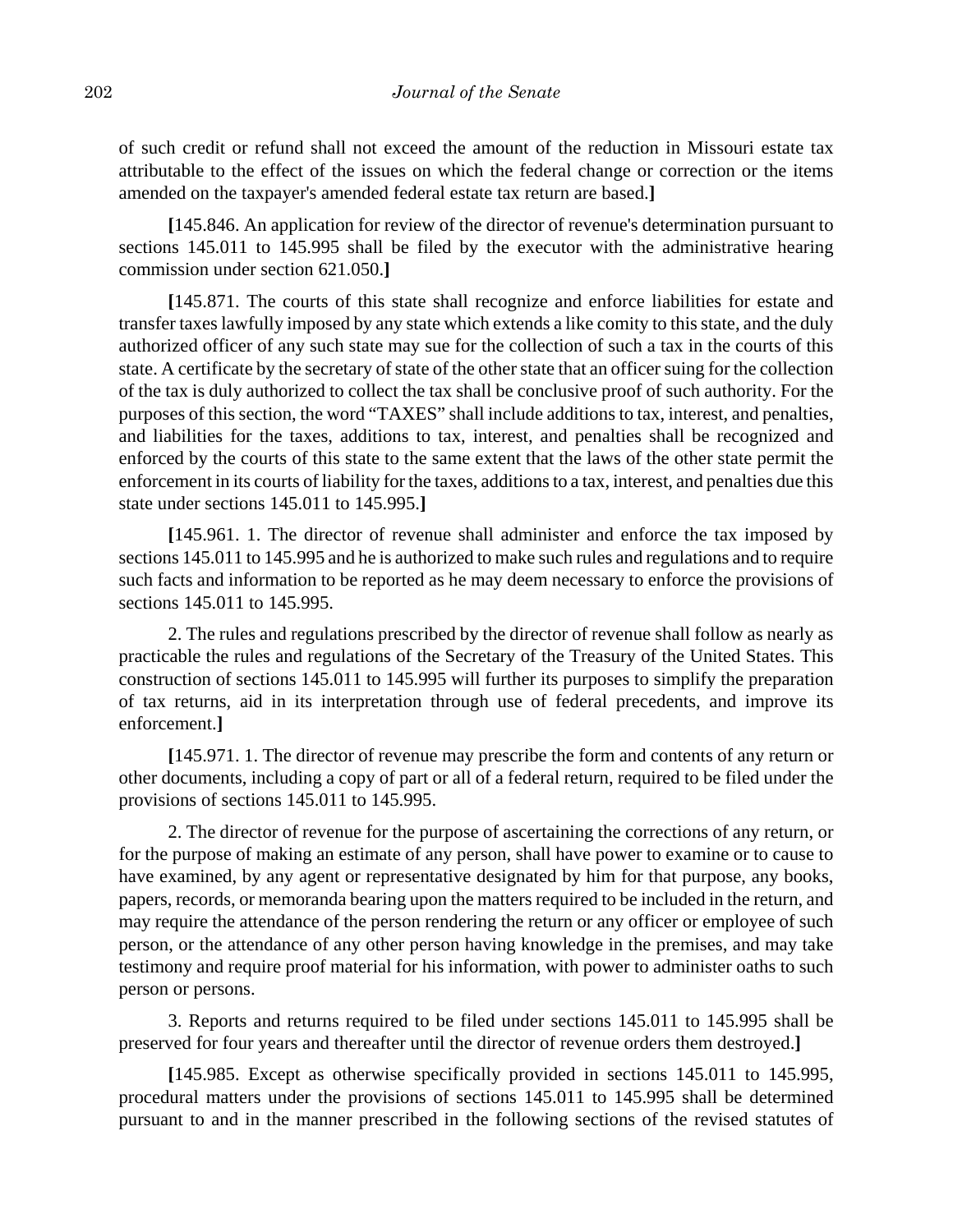Missouri, the state income tax law, governing similar procedures thereunder: sections 143.561, 143.571, 143.611, 143.621, 143.631, 143.641, 143.651, 143.661, 143.671, 143.681, 143.691, 143.701, 143.721, 143.731, 143.741, 143.751, 143.771, 143.781, 143.791, 143.811, 143.821, 143.831, 143.841, 143.851, 143.861, 143.881, 143.891, 143.901, and 143.986.**]**

**[**145.995. 1. A generation-skipping credit tax is imposed on every generation-skipping transfer which consists in whole or in part of property having a tax situs within the state of Missouri. The Missouri generation-skipping credit tax shall be the maximum credit for state death taxes allowed by Internal Revenue Code, section 2604.

2. The other sections of sections 145.011 to 145.995 shall be applied by substituting:

(1) "Missouri generation-skipping credit tax" for "Missouri estate tax";

(2) "Tax imposed by section 145.995" for "tax imposed by section 145.011";

(3) "Property included in the generation-skipping transfer" for "gross estate";

(4) "Generation-skipping tax credit" for "credit for state death taxes"; and

(5) "Federal generation-skipping tax return" for "federal estate tax return".**]**

**[**145.1000. Other provisions of this chapter to the contrary notwithstanding, if the federal estate tax imposed pursuant to Section 2011 of the Internal Revenue Code, as amended, is repealed, then no tax shall be imposed on the transfer of a decedent's estate in Missouri. The provisions of this section shall become effective on the same date as the effective date of the repeal of the federal estate tax.**]**; and

Further amend the title and enacting clause accordingly.

Senator Crowell moved that the above amendment be adopted.

Senator Schmitt raised the point of order that **SA 3** is out of order as it is not germane to the purpose of the original bill.

The point of order was referred to the President Pro Tem who ruled it well taken.

Senator Schmitt moved that **SCS** for **SB 19**, as amended, be adopted, which motion prevailed.

Senator Schmitt moved that **SCS** for **SB 19**, as amended, be declared perfected and ordered printed and requested a roll call vote be taken. He was joined in his request by Senators Justus, Pearce, Richard and Schaefer.

**SCS** for **SB 19**, as amended, was declared perfected and ordered printed by the following vote:

| YEAS—Senators   |          |          |            |                 |          |         |            |
|-----------------|----------|----------|------------|-----------------|----------|---------|------------|
| Brown           | Callahan | Crowell  | Cunningham | Dempsey         | Dixon    | Goodman | Keaveny    |
| Kehoe           | Kraus    | Lager    | Lamping    | Lembke          | Mayer    | McKenna | Munzlinger |
| <b>Nieves</b>   | Parson   | Pearce   | Purgason   | Richard         | Ridgeway | Rupp    | Schaaf     |
| Schaefer        | Schmitt  | Stouffer | Wasson     | Wright-Jones-29 |          |         |            |
|                 |          |          |            |                 |          |         |            |
| NAYS-Senators   |          |          |            |                 |          |         |            |
| Chappelle-Nadal |          | Green    | Justus—3   |                 |          |         |            |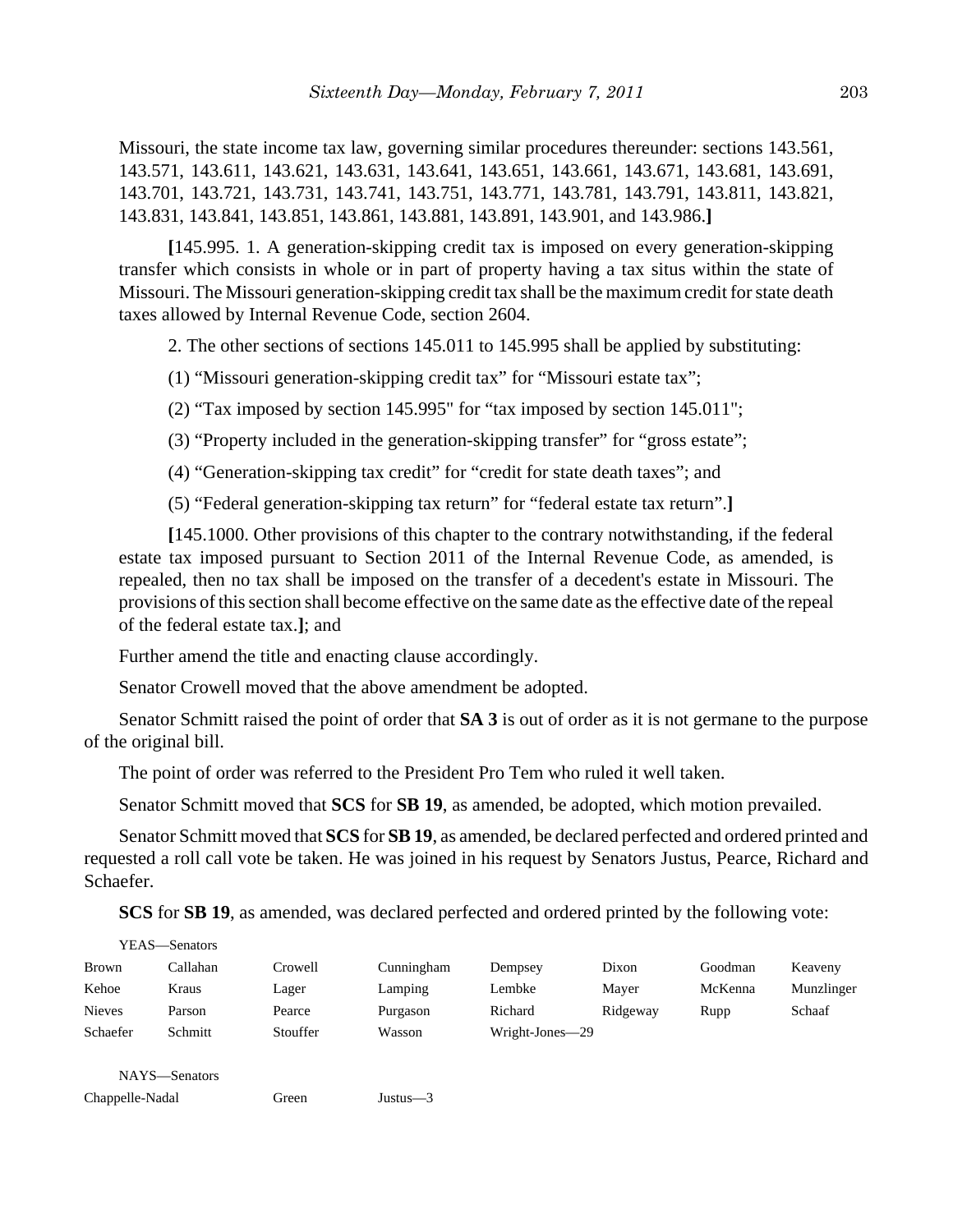Absent—Senator Engler—1

Absent with leave—Senators—None

Vacancies—1

## **MESSAGES FROM THE HOUSE**

The following message was received from the House of Representatives through its Chief Clerk:

Mr. President: I am instructed by the House of Representatives to inform the Senate that the House has taken up and adopted **HCR 24**.

#### HOUSE CONCURRENT RESOLUTION NO. 24

BE IT RESOLVED, by the House of Representatives of the Ninety-sixth General Assembly, First Regular Session of the State of Missouri, the Senate concurring therein, that the House of Representatives and the Senate convene in Joint Session in the Hall of the House of Representatives at 2:00 p.m., Wednesday, February 9, 2011, to receive a message from the Honorable William Ray Price, Jr., Chief Justice of the Supreme Court of the State of Missouri; and

BE IT FURTHER RESOLVED, that a committee of ten (10) from the House be appointed by the Speaker to act with a committee of ten (10) from the Senate, appointed by the President Pro Tem, to wait upon the Chief Justice of the Supreme Court of the State of Missouri and inform His Honor that the House of Representatives and the Senate of the Ninety-sixth General Assembly, First Regular Session, are now organized and ready for business and to receive any message or communication that His Honor may desire to submit, and that the Chief Clerk of the House of Representatives be directed to inform the Senate of the adoption of this resolution.

In which the concurrence of the Senate is respectfully requested.

## **SECOND READING OF SENATE BILLS**

The following Bills were read the 2nd time and referred to the Committees indicated:

- **SB 189**—Jobs, Economic Development and Local Government.
- **SB 190**—Ways and Means and Fiscal Oversight.

**SB 191**—Education.

**SB 192**—Health, Mental Health, Seniors and Families.

- **SB 193**—Judiciary and Civil and Criminal Jurisprudence.
- **SB 194**—Jobs, Economic Development and Local Government.
- **SB 195**—Transportation.
- **SB 196**—Judiciary and Civil and Criminal Jurisprudence.
- **SB 197**—General Laws.
- **SB 198**—Ways and Means and Fiscal Oversight.
- **SB 199**—Commerce, Consumer Protection, Energy and the Environment.
- **SB 200**—Governmental Accountability.
- **SB 201**—Veterans' Affairs, Emerging Issues, Pensions and Urban Affairs.
- **SB 202**—Small Business, Insurance and Industry.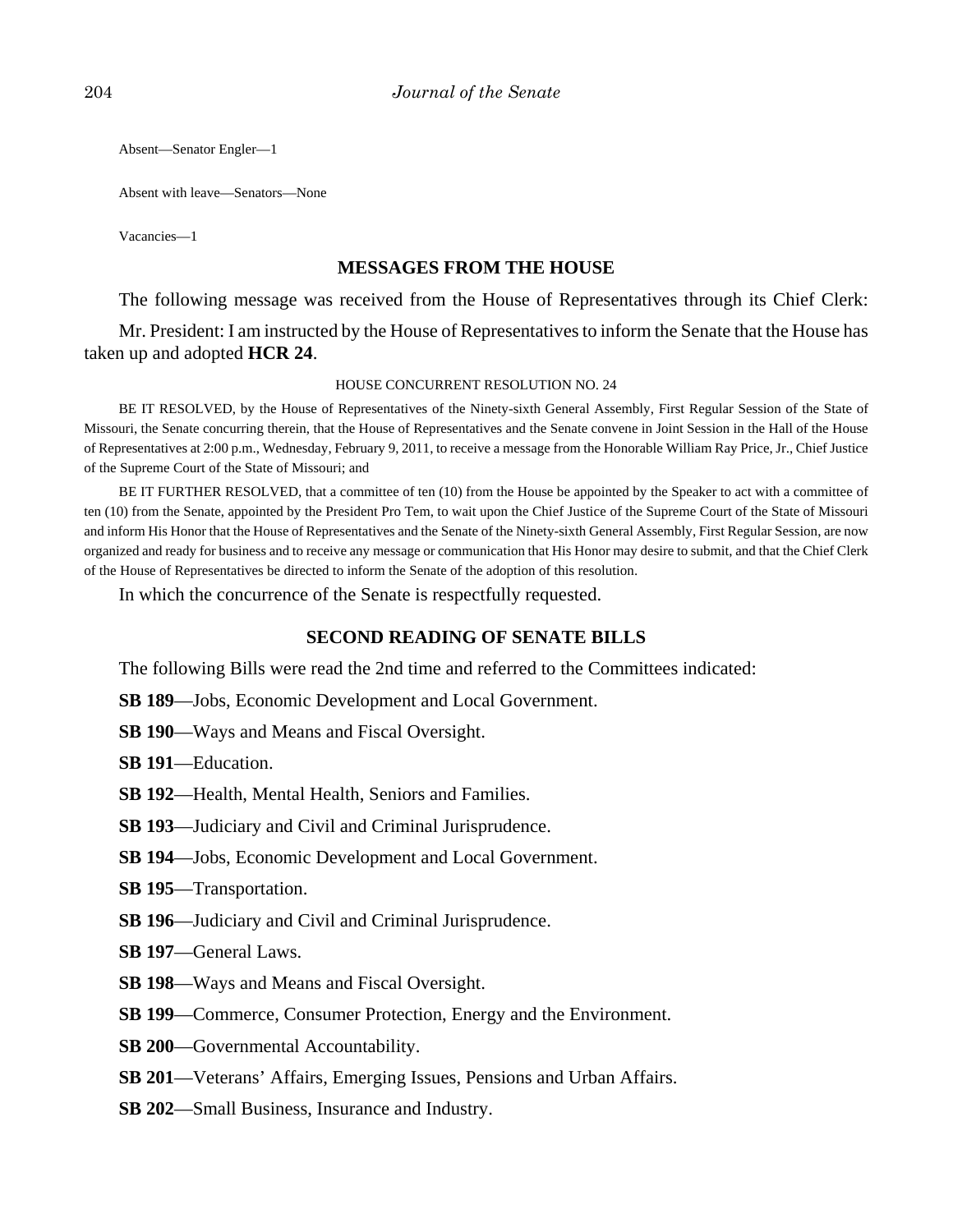- **SB 203**—Jobs, Economic Development and Local Government.
- **SB 204**—Health, Mental Health, Seniors and Families.
- **SB 205**—Financial and Governmental Organizations and Elections.
- **SB 206**—General Laws.
- **SB 207**—Commerce, Consumer Protection, Energy and the Environment.
- **SB 208**—Commerce, Consumer Protection, Energy and the Environment.
- **SB 209**—Commerce, Consumer Protection, Energy and the Environment.
- **SB 210**—Ways and Means and Fiscal Oversight.
- **SB 211**—Judiciary and Civil and Criminal Jurisprudence.
- **SB 212**—Transportation.

## **COMMUNICATIONS**

President Pro Tem Mayer submitted the following:

February 7, 2011

Ms. Terry Spieler Secretary of the Senate State Capitol, Room 325 Jefferson City, MO 65101

Dear Ms. Spieler:

Please be advised that I am hereby appointing Senator Chuck Purgason to the Governmental Accountability Committee.

Please do not hesitate to contact me should you have any questions.

Sincerely, /s/ Robert N. Mayer ROBERT N. MAYER President Pro Tem

On motion of Senator Dempsey, the Senate adjourned under the rules.

## SENATE CALENDAR \_\_\_\_\_\_

## SEVENTEENTH DAY–TUESDAY, FEBRUARY 8, 2011 \_\_\_\_\_\_

#### FORMAL CALENDAR

## SECOND READING OF SENATE BILLS

SB 213-Schaefer SB 214-Schaaf SB 215-Schaaf

SB 216-Schaaf SB 217-Richard and Schmitt SB 218-Wasson